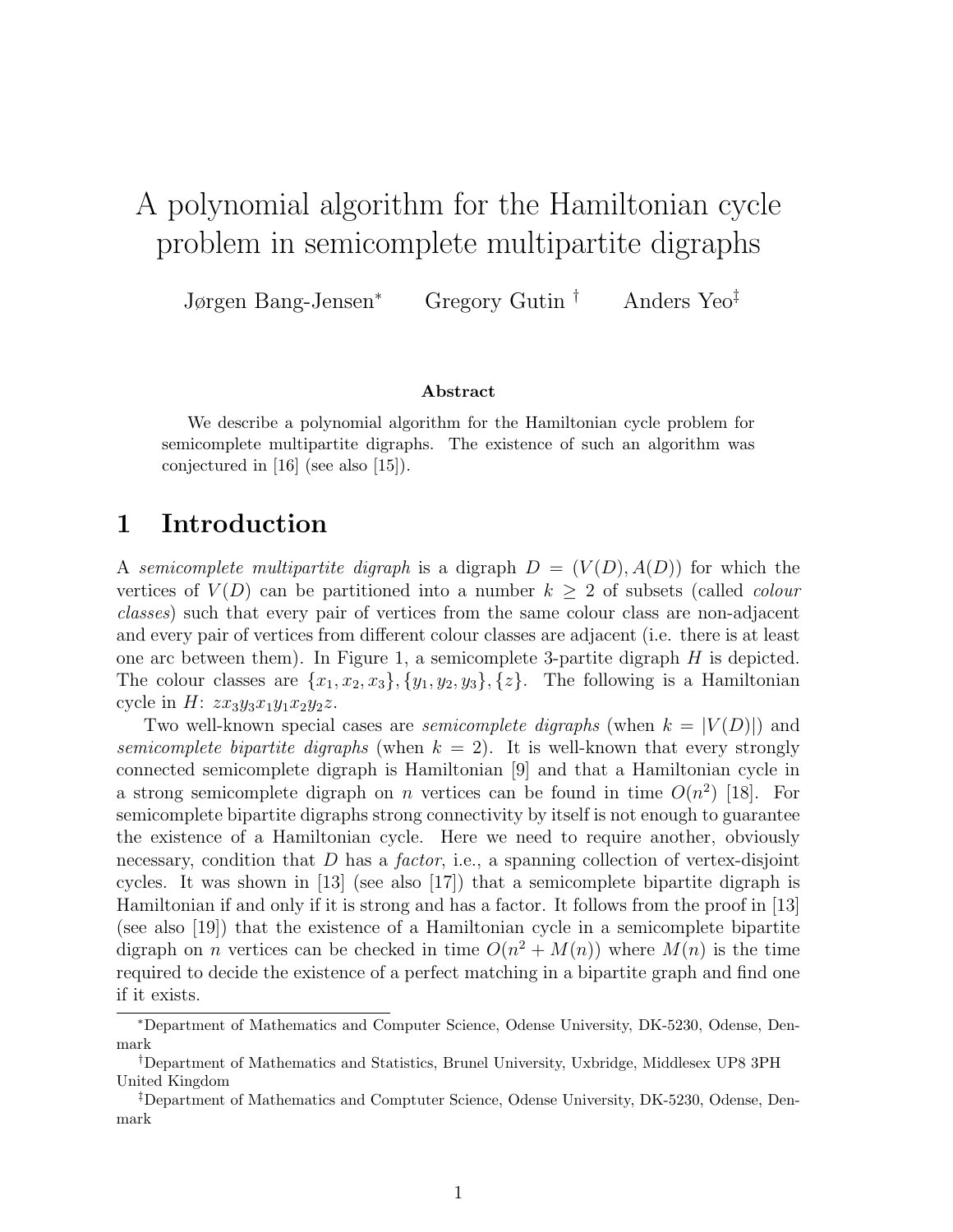

Figure 1: A semicomplete 3-partite digraph H.

Another special class of semicomplete multipartite digraphs for which a characterization of Hamiltonicity as well as a polynomial algorithm to find such a cycle (if it exists) was known, is the class of *extended semicomplete digraphs* (also called *ordinary* semicomplete multipartite digraphs in  $(14)$ . This is the class of digraphs one can obtain by starting from some semicomplete digraph by replacing each vertex  $x$  by an independent set of vertices  $I_x$  and adding all possible arcs from one such set  $I_x$  to another  $I_y$ if and only if the original digraph contained the arc  $x \rightarrow y$ . For extended semicomplete digraphs the same characterization as for semicomplete bipartite digraphs holds and a Hamiltonian cycle can be found within the same time bound as for semicomplete bipartite digraphs [14].

The complexity of the Hamiltonian cycle problem for general semicomplete multipartite digraphs has attracted the interest of several researchers and has been open for quite some time (it was first brought to the attention of the first author in a private communication with C. Thomassen in 1987). While this problem has resisted a number of attempts to solve it (see e.g. [3, 22]), the Hamiltonian path problem has a surprisingly elegant solution for semicomplete multipartite digraphs. It was shown in [12] that a semicomplete multipartite digraph D has a Hamiltonian path if and only if it has a path P such that  $D - V(P)$  has a factor and a Hamiltonian path can be found if one exists in time  $O(n^2 + M(n))$  where n is the number of vertices and  $M(n)$  is as defined above (we remark that the proof of this result is non-trivial). Another characterization which is valid only for semicomplete multipartite digraphs with at most two vertices in each colour class can be found in [10]. In contrast to the nice characterization of Hamiltonian paths in semicomplete multipartite digraphs, it was shown in [3] that there is no k such that every k-strong semicomplete multipartite digraph with a factor is Hamiltonian (a digraph D is k-strong if D has at least  $k+1$  vertices and  $D - X$  is strongly connected for every subset  $X \subset V(D)$ , where  $|X| \leq k - 1$ .

It turns out that the key to solving the Hamiltonian cycle problem for semicomplete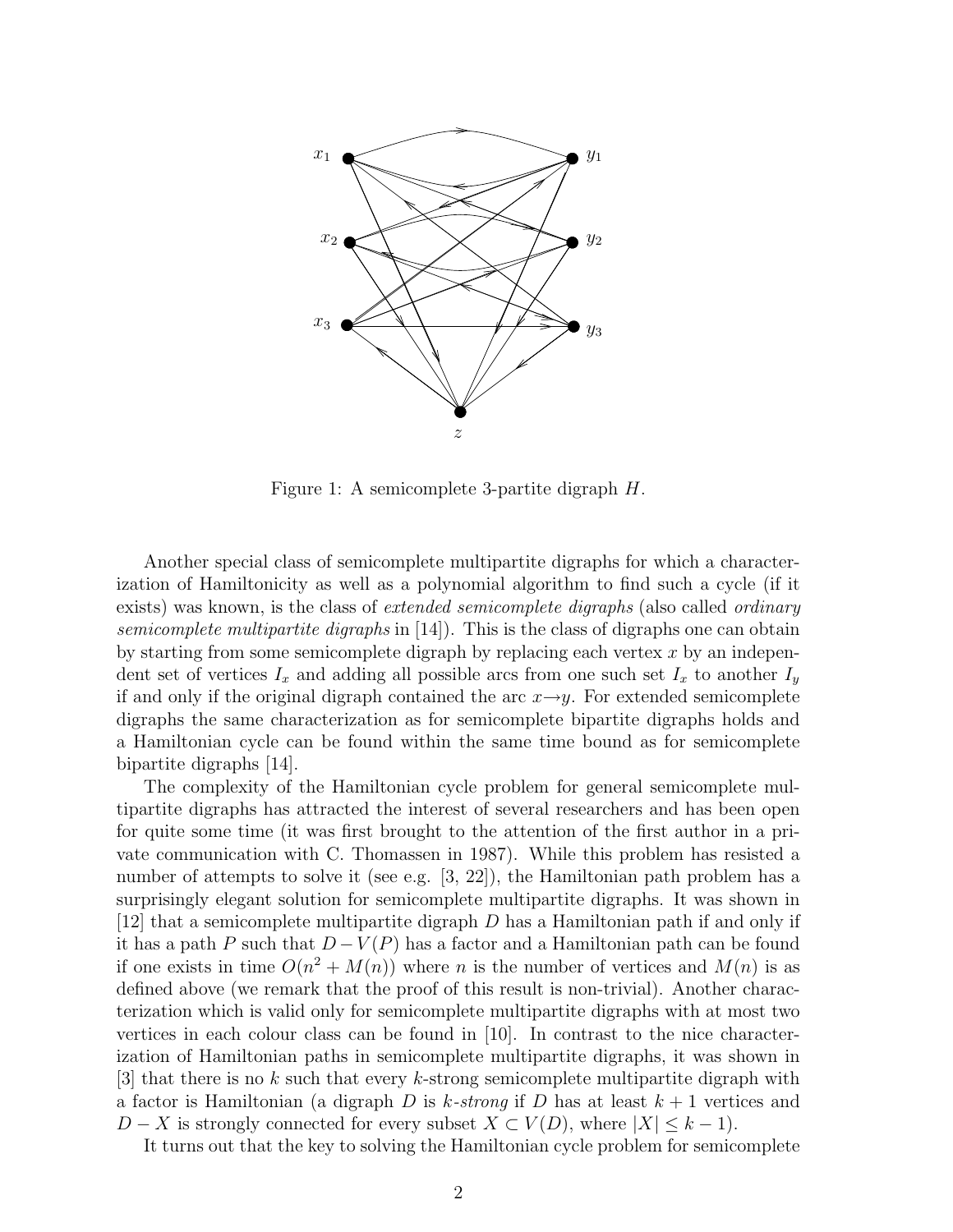multipartite digraphs lies in understanding the structure of reducible factors. A factor  $C_1 \cup C_2 \cup \ldots \cup C_k$  of a digraph D is reducible if D has some other factor  $C'_1 \cup C'_2 \cup \ldots \cup C'_r$ ,  $r < k$  such that for every  $C_i$ , there is some  $C'_j$  with  $V(C_i) \subseteq V(C'_j)$ . (In Figure 1 the digraph H contains a factor  $\mathcal{F} = C_1 \cup C_2 \cup C_3$ , where  $C_i = x_i y_i x_i$ ,  $i = 1, 2, C_3 = x_3 y_3 z x_3$ and the factor  $\mathcal{F}' = C'_1 \cup C'_2$  where  $C'_1 = x_1y_1x_2y_2x_1$  and  $C'_2 = x_3y_3z_3$ . The factor  $\mathcal{F}$ can be reduced to the factor  $\mathcal{F}'$  which in turn can be reduced to a Hamiltonian cycle of  $H$ ). In [3] the first such step was taken and a sufficient condition for Hamiltonicity of semicomplete multipartite digraphs, formulated in terms of reducible factors, was obtained (see Theorem 3.4). Recently the third author was able to refine the condition of Theorem 3.4 in such a way that we now have a very detailed understanding of reducible factors in semicomplete multipartite digraphs [21] (see Theorem 3.7).

Theorem 3.7 has many important consequences [21]:

- Every regular semicomplete multipartite digraph is Hamiltonian.
- If the size of the largest independent set in a k-strong semicomplete multipartite digraph D is at most 2k and D has a factor, then D is Hamiltonian.
- Any set of k vertices in a k-strong semicomplete multipartite digraph lie on a common cycle.

For yet another application of Theorem 3.7 see [4].

The purpose of this paper is to give a constructive proof for the existence of a polynomial algorithm for the Hamiltonian cycle problem for semicomplete multipartite digraphs (Theorem 5.3). The algorithm is highly non-trivial and relies heavily on Theorem 3.7, the main result of [21]. We have not tried to optimize the complexity of the algorithm since we found it was quite complicated to describe and prove the correctness of the algorithm, even without this goal in mind. For technical reasons we prove the existence of a polynomial algorithm for a slightly more general problem (see note 4.3).

### 2 Terminology

We shall assume that the reader is familiar with the standard terminology on digraphs and refer to  $|8|$  for terminology not discussed here. Every cycle and path is assumed simple and directed.

In this section,  $D$  denotes a digraph (in the whole paper we use  $n$  to denote the number of vertices in the digraph currently studied),  $x$  and  $y$  are distinct vertices of  $D$ ,  $X$  and  $Y$  are disjoint sets of vertices in  $D$ .  $D$  is *Hamiltonian* if it contains a Hamiltonian cycle, namely a cycle with n vertices. A k-path-cycle subgraph  $\mathcal F$  of D is a collection of k paths  $P_1, P_2, ..., P_k$  and a number,  $s \geq 0$ , of cycles  $Z_1, Z_2, ..., Z_s$  in D such that no two of  $P_1, P_2, ..., P_k, Z_1, Z_2, ..., Z_s$  have a vertex in common. We shall write  $\mathcal{F} = P_1 \cup P_2 \cup ... \cup P_k \cup Z_1 \cup Z_2 \cup ... \cup Z_s$  (we always list the paths before the cycles.) If  $k = 0$  then F is a cycle subgraph. A factor is a spanning cycle subgraph, i.e one that covers all vertices of D.

If there is an arc from x to y then we say that x dominates y and write  $x \rightarrow y$ . We write  $X \to Y$  if  $x \to y$  for every pair  $x \in X$ ,  $y \in Y$  of adjacent vertices. If  $X \to Y$ , then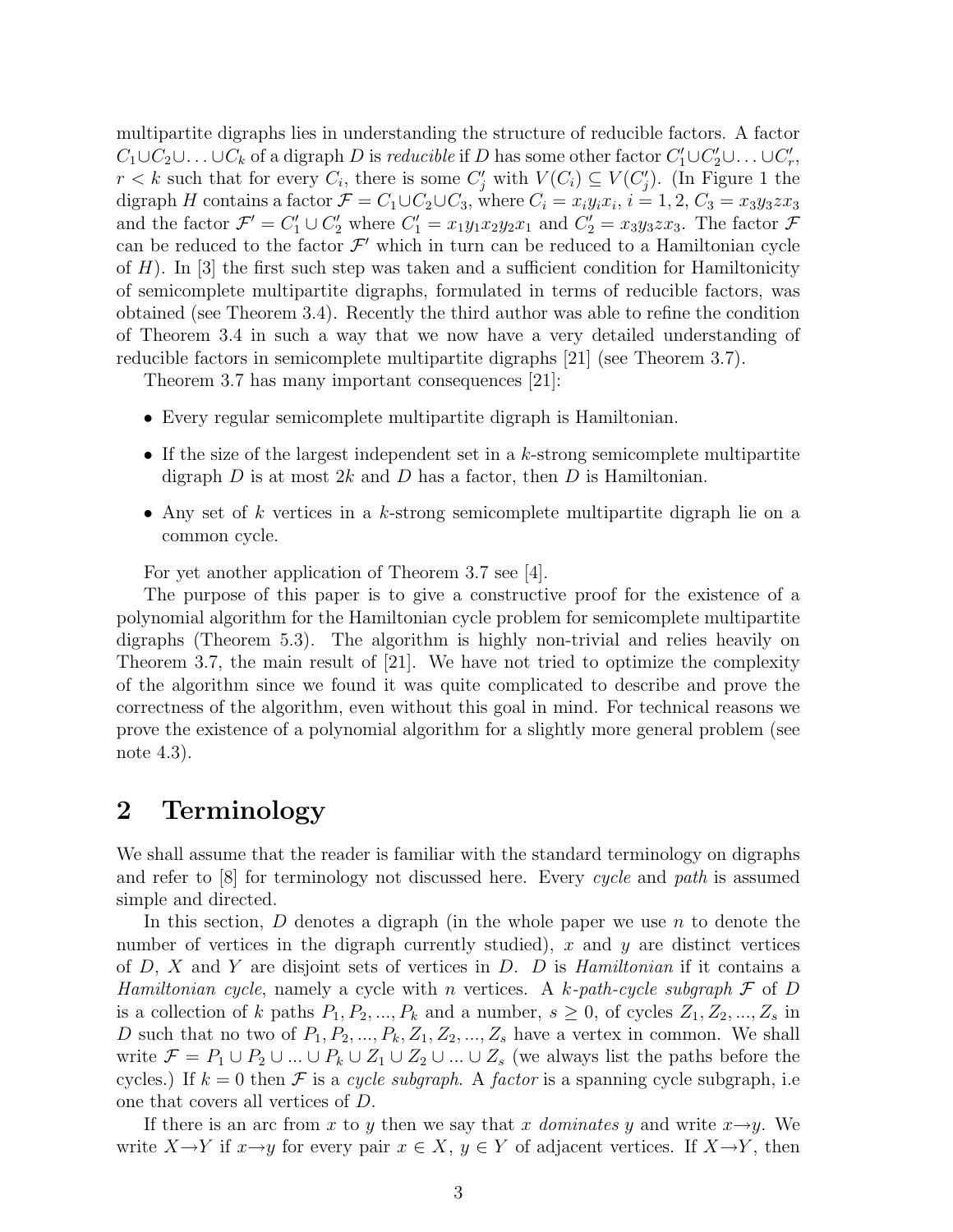

Figure 2: A digraph D with two subgraphs  $Q, R$  such that  $Q \implies R$ . Here  $Q = \{q, x, y\}$ and  $R = \{r, z\}.$ 

there may be a pair  $x \in X$ ,  $y \in Y$  such that both  $x \rightarrow y$  and  $y \rightarrow x$ . Sometimes, we wish to exclude that possibility: We write  $X \Rightarrow Y$  (X strongly dominates Y) if  $X \rightarrow Y$  and there is no arc from  $Y$  to  $X$ .

Let R and Q be disjoint subdigraphs of D. We write  $Q \implies R$  if

1) Q and R contain vertices q and r, respectively, such that  $q \Rightarrow V(R)$  and  $V(Q) \Rightarrow r$ ;

2) every vertex in  $Q$  dominates a vertex in  $R$  and every vertex of  $R$  is dominated by a vertex of Q (see Figure 2 for an example).

A path starting at x and terminating at y is an  $(x, y)$ –path. An  $(x, y)$ –path P is a  $(Q, R)$ -path if  $x \in V(Q)$ ,  $y \in V(R)$  and  $|V(P) \cap (V(Q) \cup V(R))| = 2$ . Let  $\mathcal F$ be a subgraph of D containing both Q and R. A  $(Q, R)$ -path P is a  $(Q, R)_{\mathcal{F}}$ -path if  $|V(P) \cap V(\mathcal{F})| = 2$ , i.e. only the first and last vertex of P is in  $V(\mathcal{F})$ . For example, in Figure 2 the path *qur* is a  $(Q, R)_{\mathcal{F}}$ -path, where  $\mathcal F$  is the subdigraph induced by  $V(Q) \cup V(R)$ .

D is strongly connected (or just strong) if there exists an  $(x, y)$ −path in D for every ordered pair of distinct vertices  $\{x, y\}$  of D. We say that D is k-strong if  $|V(D)| \geq k+1$ and  $D - X$  is strongly connected for all  $X \subset V(D)$  with  $|X| \leq k - 1$ .

If P is a path containing a subpath from x to y we let  $P[x, y]$  denote that subpath. Similarly, if C is a cycle containing vertices x and y,  $C[x, y]$  denotes the subpath of C from x to y.  $D\langle Q \rangle$  is the subgraph induced by the vertices in Q. Let C be a cycle containing z and a subset  $X \subseteq V(D)$ . Then,  $z_C^+(z_C^-)$  denotes the successor  $(predecessary, resp.)$  of z on C. Moreover,  $X_C^+ = \{x_C^+ : x \in X\}, X_C^- = \{x_C^- : x \in X\}.$ When the cycle  $C$  is determined from the context, we shall usually omit the subscript C.

If Y is a subset of the vertices of a digraph  $D$  and  $H$  is a subdigraph of  $D$  such that  $Y \subset V(H)$ , then H covers Y.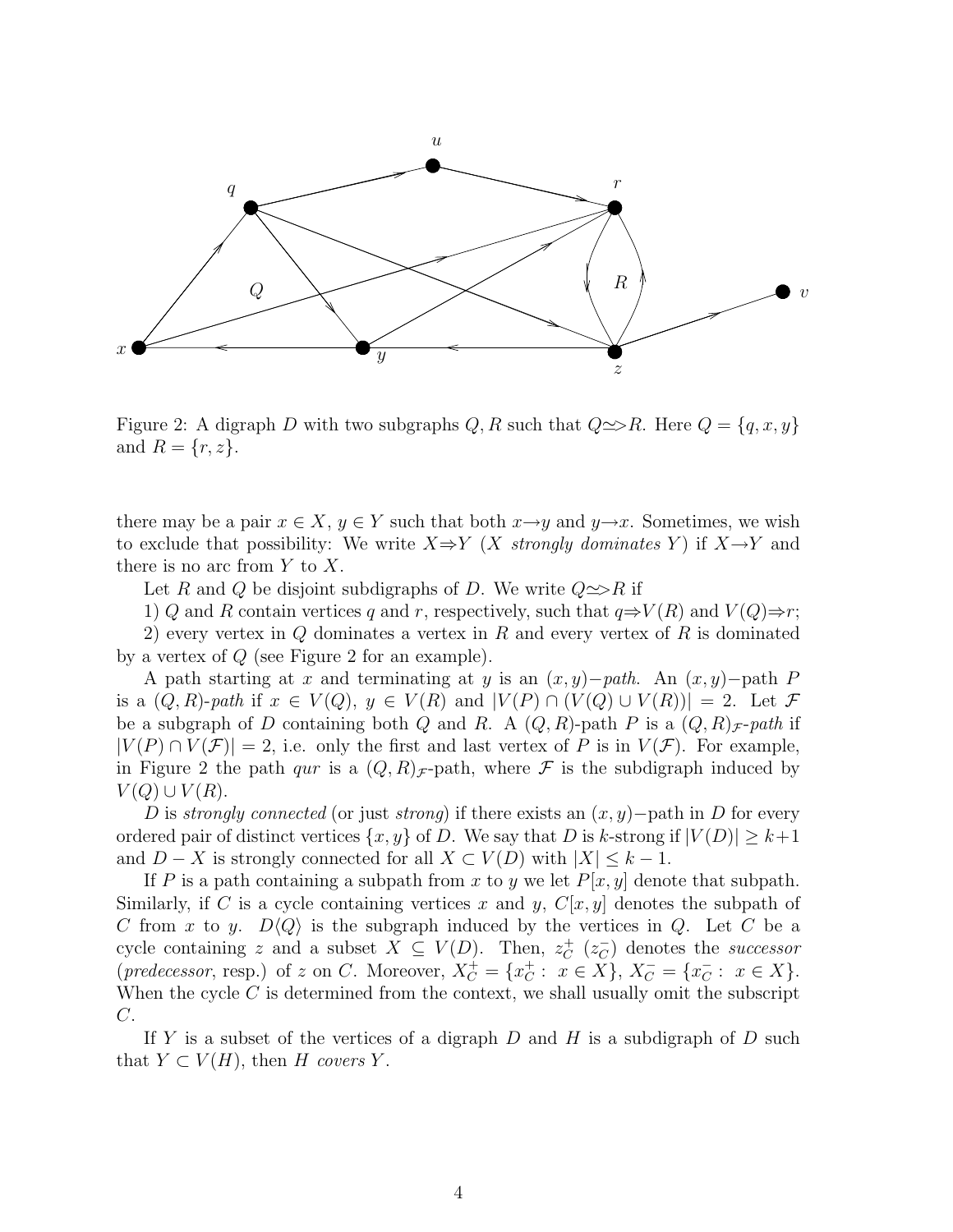### 3 Preliminary results and outline of the main ideas

We start with a few results on efficient construction of cycle subgraphs covering specified vertices.

**Lemma 3.1** Given any digraph  $D = (V(D), A(D))$  on n vertices and m arcs and a subset  $W \subseteq V(D)$ , in time  $O(nm)$ , we can either find a cycle subgraph  $\mathcal F$  which covers W or show that such a subgraph does not exist.

**Proof:** Let  $D = (V(D), A(D))$  and W be given. Form a network N with lower bounds and capacities on the arcs in the following way:  $V(N) = \{x', x'' | x \in V(D) \}.$  $A(N) = \{x'' \rightarrow y' | x \rightarrow y \in A(D)\} \cup \{x' \rightarrow x'' | x \in V(D)\}.$  All arcs have capacity one. All arcs of the kind  $w' \rightarrow w''$ , where  $w \in W$ , have lower bound one. All other arcs have lower bound zero.

It is easy to see that  $D$  has the desired cycle subgraph if and only if  $N$  has an integer valued feasible circulation. Furthermore, in the case when all capacities are one and only  $|W| \leq n$  arcs have lower bounds different from zero, we can find such a circulation in time  $O(nm)$  (if one exists). For an explicit algorithm achieving this complexity see e.g. [1, page 195].  $\Diamond$ .

An easy consequence of Lemma 3.1 is the following:

**Lemma 3.2** Let  $D = (V(D), A(D))$  be a digraph on n vertices and m arcs, and subsets  $R, S, T \subseteq V(D)$  (not necessarily disjoint). In time  $O(nm)$  we can either find a 1-pathcycle subgraph  $P \cup C_1 \cup \ldots \cup C_k$  which covers T such that P starts in R and terminates in S or show that such a subgraph does not exist.

**Proof:** Let  $D'$  be obtained from D by adding a new vertex x and all possible arcs from x to vertices in R as well as all possible arcs from vertices in S to x. Now it is easy to see that D has a 1-path-cycle subgraph with the required properties if and only if  $D'$ has a cycle subgraph which covers T. Thus the claim follows from Lemma 3.1.  $\Diamond$ .

Note 3.3 In the rest of the paper the digraph D being considered is a semicomplete multipartite digraph of order n with colour classes  $V_1, V_2, ..., V_c$ ; the colour class containing a vertex  $x \in V(D)$  is denoted by  $V_{col(x)}$ , where  $col(x)$  stands for the corresponding integer from  $\{1, 2, ..., c\}$ .

Note that if  $C, C'$  are disjoint cycles in a semicomplete multipartite digraph  $D$ , then (up to switching the role of the two cycles) at least one of the following four cases apply (see Figure 3):

- (A) Every vertex on  $C$  has an arc to and from  $C'$ .
- (B) There exist vertices  $x \in V(C)$ ,  $y \in V(C')$  such that  $x \Rightarrow V(C')$  and  $y \Rightarrow V(C)$ , or  $V(C') \Rightarrow x$  and  $V(C) \Rightarrow y$ .
- (C) C contains distinct vertices x, y such that  $x \Rightarrow V(C')$  and  $V(C') \Rightarrow y$ .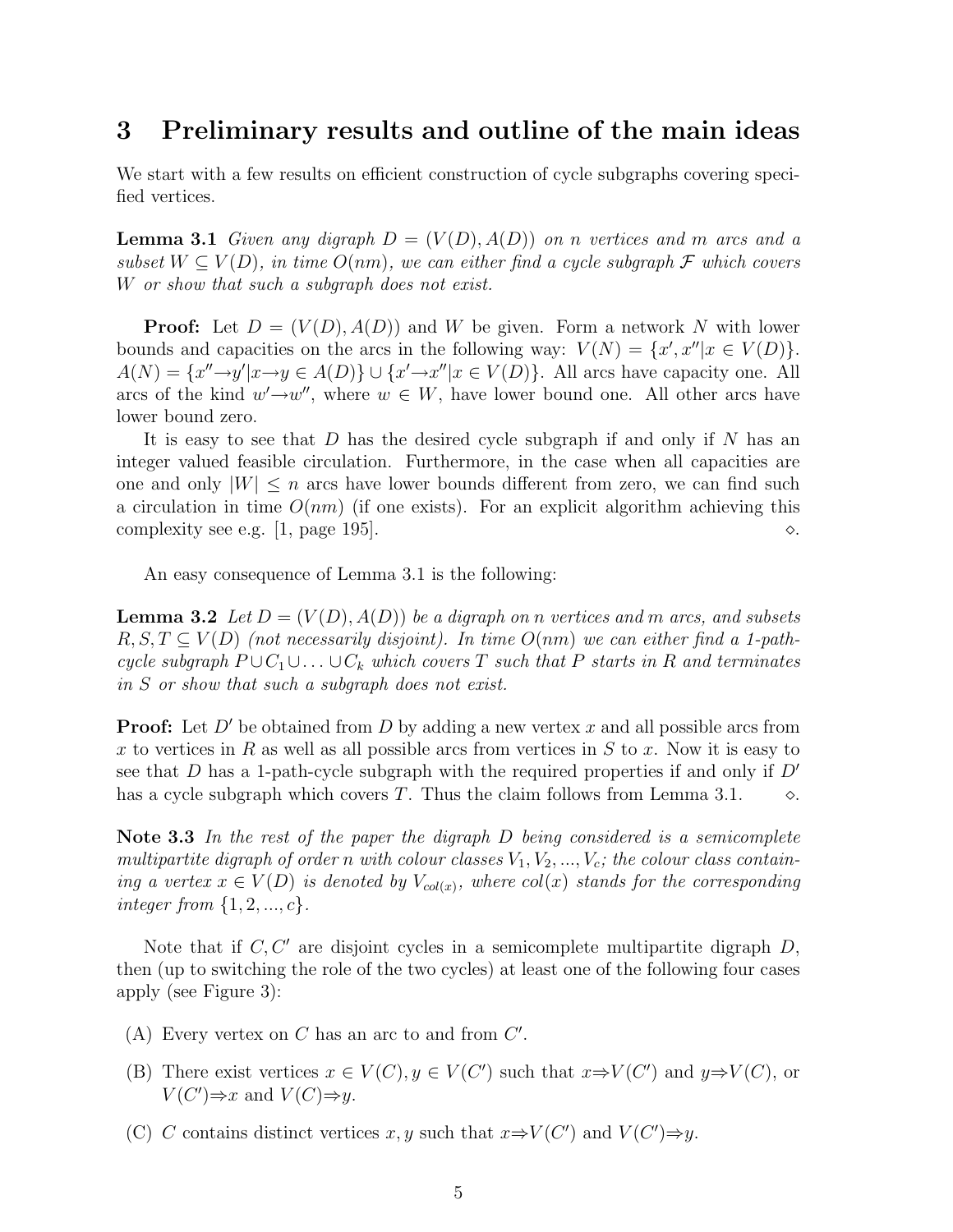

Figure 3: The four possible situations (up to switching the role of the two cycles or reversing all arcs) for arcs between two disjoint cycles in a semicomplete multipartite digraph. In (A) every vertex on C has arcs to and from  $C'$ . In (B)-(D) a fat arc indicates that all arcs go in the direction shown from or to the specified vertex (i.e. in (B) all arcs between  $x$  and  $C'$  leave  $x$ ).

(D) C contains a vertex x such that  $x \Rightarrow V(C')$  and C' contains a vertex y such that  $V(C) \Rightarrow y$ .

The following result was proved in [3]:

**Theorem 3.4** If D is a semicomplete multipartite digraph with disjoint cycles  $C_1, C_2$ for which one of the alternatives  $(A)$ - $(C)$  above holds, then in time  $O(|V(C_1)| \times |V(C_2)|)$ one can find a cycle C in D with  $V(C) = V(C_1) \cup V(C_2)$ .

Since we shall use the existence of this algorithm a number of times in the rest of the paper, we give it a name, Merge. The algorithm Merge takes as input the two cycles  $C_1, C_2$  and if one of the alternatives  $(A)$ - $(C)$  holds, it replaces these with one cycle C such that  $V(C) = V(C_1) \cup V(C_2)$ . If alternative (D) holds, then **Merge** leaves the cycles unchanged (note that this does not necessarily mean that there is no cycle  $C$  as above).

Let us return to the situation in Theorem 3.4. In the case when only alternative (D) holds the third author [21] proved (as part of a stronger result on minimal factors in semicomplete multipartite digraphs, see Theorem 3.7 below) that if there are arcs in both directions between  $C_1$  and  $C_2$  then one can still merge the cycles into a cycle C as above in the same time, unless the following holds for  $i = 1$  or  $i = 2$ : there exists a colur class  $V_x$  of D such that all arcs  $x \to y$  from  $C_{3-i}$  to  $C_i$  satisfy that  $x^+, y^- \in V_x$ . Recall that  $x^+$  is the successor of x on  $C_{3-i}$  and  $y^-$  is the predecessor of y on  $C_i$ .

In order to formulate Theorem 3.7 we need the following very important definition [21].

**Definition 3.5** Let D be a semicomplete multipartite digraph, let  $X \subset V(D)$  and let  $\mathcal{F} = C_1 \cup C_2 \cup ... \cup C_t$  be a cycle subgraph of D. F is called X-singular if every cycle of  $\mathcal F$  contains a vertex from X, and either  $t = 1$ , or  $\mathcal F$  satisfies the following properties:

- (a) The cycles in F are labeled such that  $C_i \infty C_j$  for every pair i, j  $(1 \leq i < j \leq t)$ (i.e. only alternative (D) form Figure 3 holds for  $C_i$  and  $C_j$ ).
- (β) There are colours  $\chi_R(C_i) \in \{1, 2, ..., c\}$  for  $i = 1, ..., t-1$  and  $\chi_L(C_i) \in$  $\{1, 2, ..., c\}$  for  $j = 2, ..., t$  such that every  $(C_j, C_i)_{\mathcal{F}}$ -path with  $j > i$  starting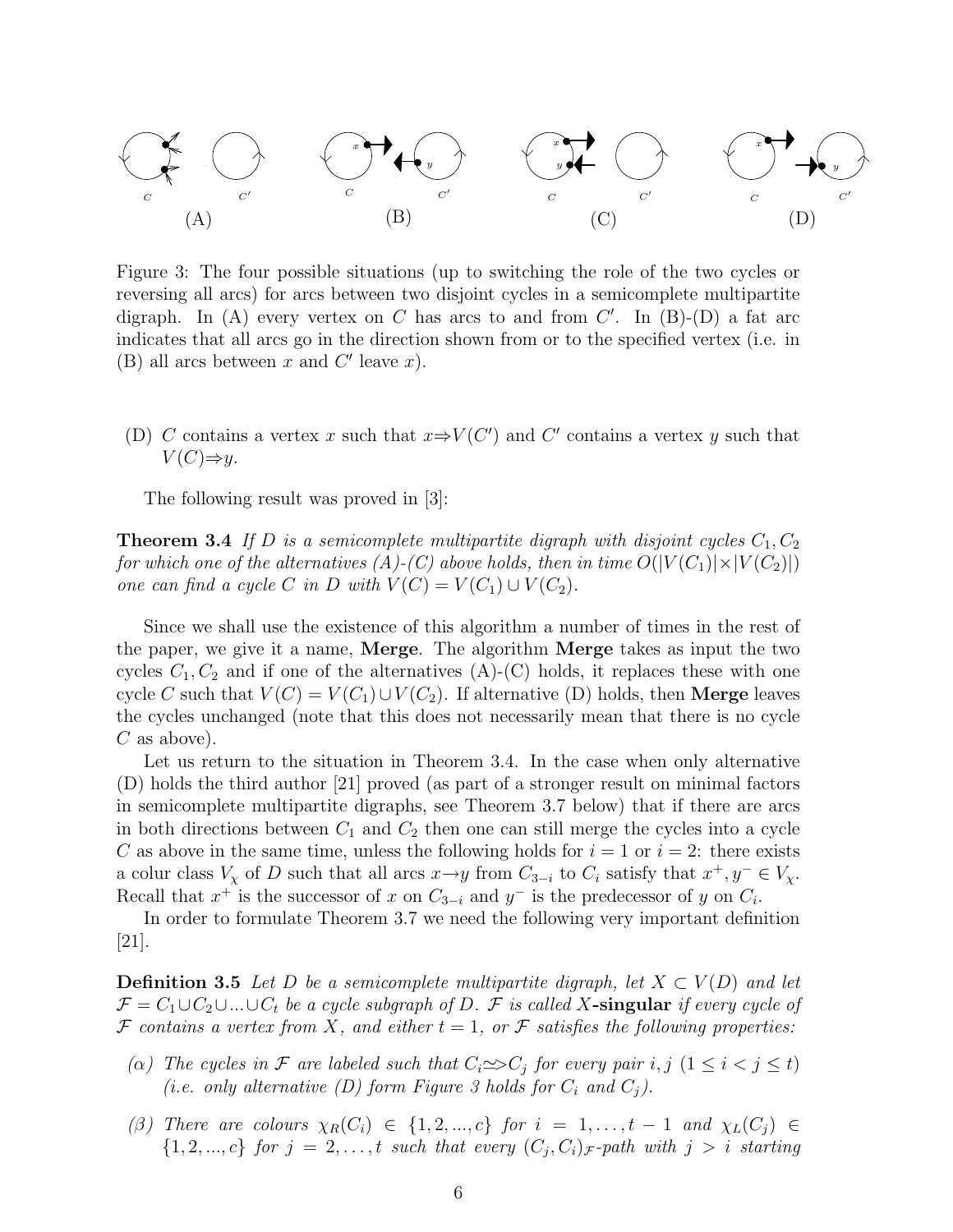at some vertex  $z \in V(C_i)$  and terminating at some vertex  $y \in V(C_i)$  satisfies that  $y^- \in V_{\chi_R(C_i)} \cap X$ ,  $z^+ \in V_{\chi_L(C_j)} \cap X$ .

( $\gamma$ ) For every pair of cycles  $C_i, C_j$  with  $j > i$ , if there exists a  $(C_j, C_i)_{\mathcal{F}}$ -path, then  $\chi_R(C_i) = \chi_L(C_j).$ 

See Figure 4 for an illustration of the definition. In the rest of this paper, the labeling of the cycles of a singular cycle subgraph (with at least two cycles) will be always made according to  $(\alpha)$ .

For future reference, we state a useful consequence of Definition 3.5.

**Proposition 3.6** If  $\mathcal{F} = C_1 \cup C_2 \cup ... \cup C_t$  is X-singular, then

- 1. For all  $i = 1, ..., t 1 : V(C_i) \cap V_{Y_P(C_i)} \Rightarrow V(C_{i+1}) \cup ... \cup V(C_t)$
- 2. For all  $j = 2, ..., t: V(C_1) \cup ... \cup V(C_{j-1}) \Rightarrow V(C_j) \cap V_{\chi_L(C_j)}$ .
- 3. For all  $j = 2, ..., t$ :  $(\bigcup_{i=1}^{j-1} V(C_i)) \cap V_{\chi_L(C_j)} \Rightarrow V(C_j)$ .

Proof: We only prove 1. as the proofs of 2. and 3. are analogous. Suppose there is an arc  $x \to y$  such that  $x \in V(C_j)$ ,  $j \geq i+1$  and  $y \in V(C_i) \cap V_{\chi_R(C_i)}$ . Then it follows from Definition 3.5 ( $\beta$ ) that  $y^- \in V_{\chi_R(C_i)}$ , hence,  $y^-$  and y belong to the same colour class; a contradiction.  $\Diamond$ .

The importance of singular cycle subgraphs is evident from the following theorem.

**Theorem 3.7** [20, 21] Let D be a semicomplete multipartite digraph and X a specified subset of  $V(D)$ .

- (a) If D has a cycle subgraph covering X, then every cycle subgraph of D covering X with the minimum number of cycles is X-singular.
- (b) There is an  $O(n^3)$ -time algorithm which given a cycle subgraph,  $\mathcal{F}' = C_1' \cup C_2' \cup$  $\ldots \cup C'_{l}$ , of D covering X, constructs an X-singular cycle subgraph,  $\mathcal{F} = C_1 \cup$  $C_2 \cup \ldots \cup C_t$  covering X with the property that for every  $i \in \{1, 2, ..., l\}$  there is  $a \, j \in \{1, 2, ..., t\}$  such that  $X \cap V(C_i') \subseteq V(C_j)$  (i.e. vertices from X which are on one cycle in  $\mathcal F$  remain on one cycle in  $\mathcal F'$ ).

Note 3.8 We shall use the name Singular for the algorithm of Theorem 3.7. Singular is an iterative algorithm. In each iteration, Singular starts with a cycle subgraph H covering X and tries to merge two or more cycles of H into one cycle, using among other subroutines the algorithm Merge. When we merge some cycles, we may lose some vertices of the cycles but only some which are not in  $X$ . If Singular succeeds in merging some cycles, then we obtain a new cycle subgraph covering  $X$  but with fewer cycles. The new cycle subgraph is the input for the next iteration. If however **Singular** has not succeeded to merge any set of two or more cycles in  $H$ , then  $H$  is X-singular and Singular returns  $H$ .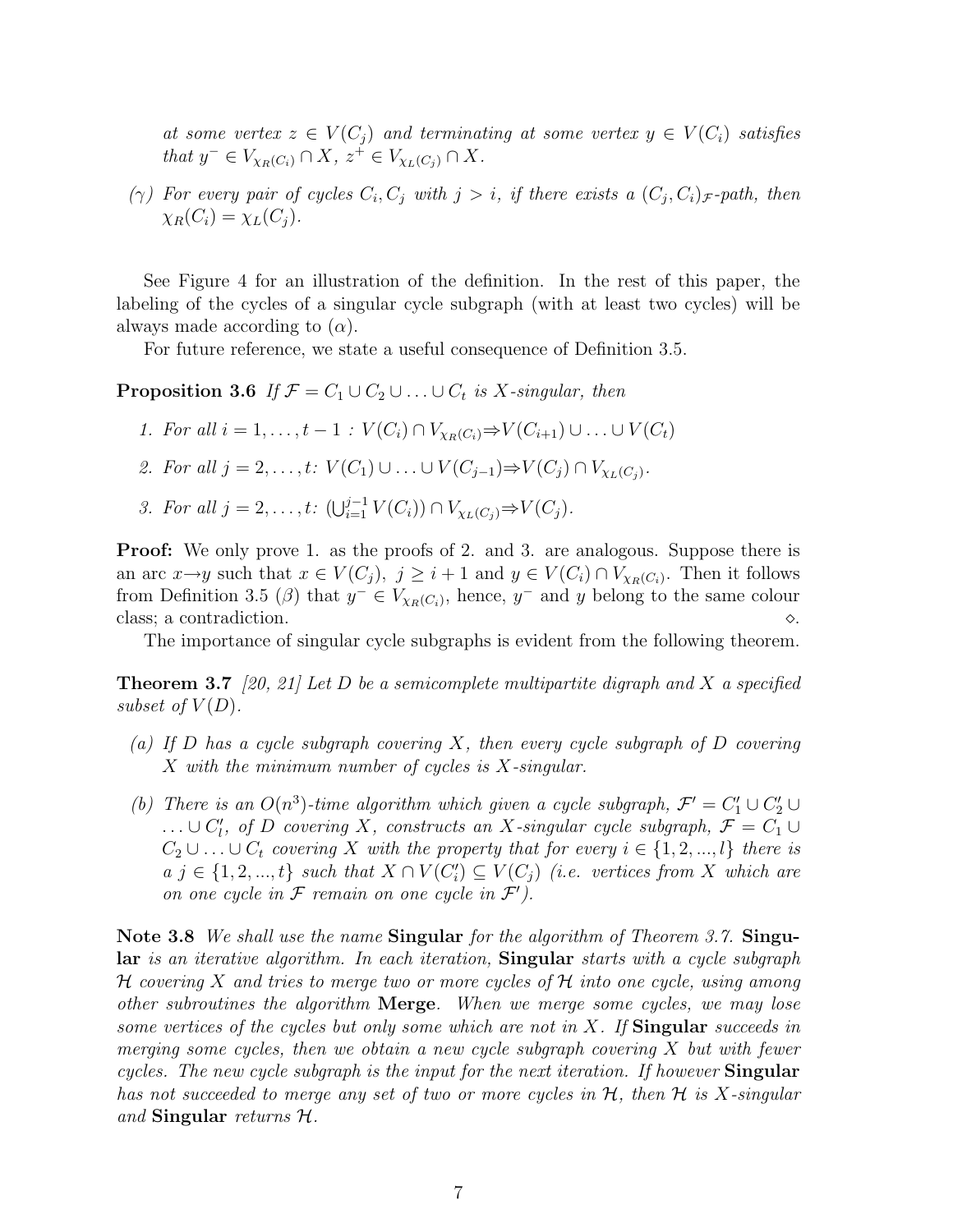

Figure 4: A semicomplete 3-partite digraph H with a X-singular cycle subgraph  $\mathcal{F} =$  $C_1 \cup C_2 \cup C_3$ , where  $C_1 = xyx, C_2 = v w v, C_3 = u z u$ . Here  $X = V(H)$ 

If Singular is given, as input, the digraph H in Figure 4 with  $X = V(H) - \{v\}$ (instead of  $X = V(H)$ ) and  $\mathcal{F} = C_1 \cup C_2 \cup C_3$ , as indicated in the figure, then it will return the cycle subgraph  $\mathcal{F}' = C'_1 \cup C'_2$  with  $C'_1 = xywx, C'_2 = uzu$ . Note that this cycle subgraph is X-singular and contains the minimum number of cycles among all cycle subgraphs covering X.

Even though being able to convert a given cycle subgraph  $\mathcal{F}'$  covering the set X (which we wish to cover) into an X-singular cycle subgraph  $\mathcal F$  is quite useful, it does not seem to make finding a possible cycle covering  $X$  much easier. Consider for example the semicomplete multipartite digraph  $H'$  in Figure 5. Here  $X = V(H')$  and the unique Hamiltonian cycle shows no nice patern with respect to the last cycle in  $\mathcal{F}$ . Clearly more complicated examples with even worse structure of a Hamiltonian cycle can be constructed.

In order to simplify the search for a more suitable structure on our cycle subgraph covering  $X$ , we introduce the notion of a leftshifted cycle subgraph in the next section. As we shall see in Lemma 4.2, if we combine the two properties of being X-singular and X-leftshifted, then we obtain a very special structure on the last cycle  $C_t$  of our cycle subgraph. This property in turn allows us to look only for cycles covering  $X$  with a very special structure in terms of vertices from the cycle  $C_t$ , the so-called  $\mathcal{F}\text{-}$ canonical cycles (see Lemma 5.2 and Figure 6). Once we have all this structure we will show in Theorem 5.3 that the desired cycle can be found using a recursive approach (via redefining X). The main obstruction – how to create an X-singular and X-leftshifted cycle subgraph covering  $X$  — is handled in Section 6.

## 4 Leftshifted singular cycle subgraphs

As pointed out in Section 3, we need some tool to transform a given  $X$ -singular cycle subgraph into one which can be used efficiently when searching for a cycle covering  $X$ . As we shall see in Lemma 4.2 and Lemma 5.2 the notion of leftshifted defined below is the desired tool for this.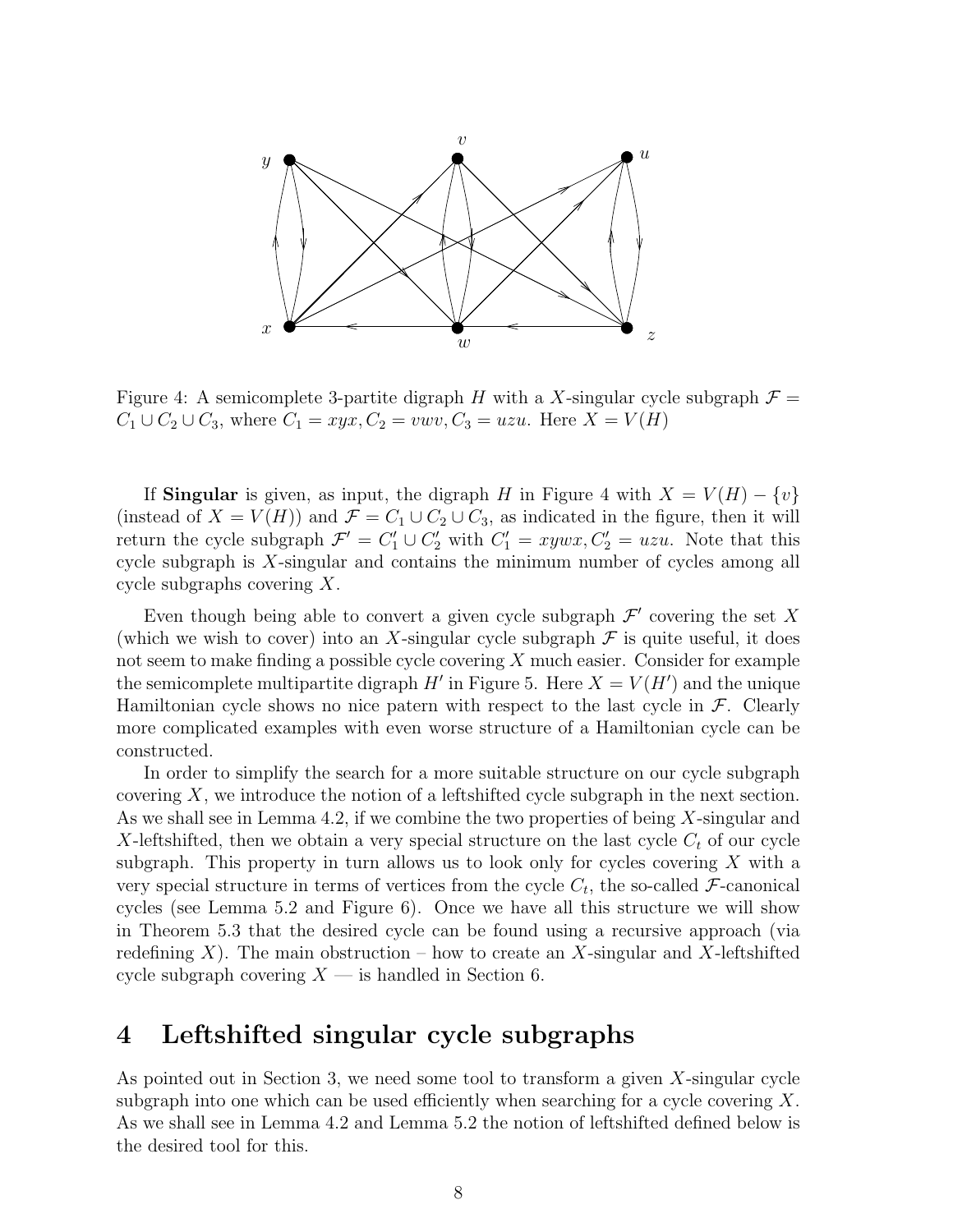

Figure 5: A semicomplete 4-partite digraph  $H'$ . Let  $X = V(H')$ . Part (a) shows an Xsingular cycle subgraph  $\mathcal{F} = C \cup C'$  with  $C = x_1y_1z_1x_1, C' = z_2x_2w_2y_2z_2$ . The unique Hamiltonian cycle in H is  $y_1z_1x_1y_2x_2w_2z_2y_1$ . Part (b) shows another cycle subgraph  $\mathcal{F}' = C_1 \cup C_2$  with  $C_1 = z_1x_1z_2y_1z_1, C_2 = x_2w_2y_2x_2$ . Note that  $\mathcal{F}'$  is not X-singular, because  $C_1 \infty C_2$ , but  $w_2 \rightarrow z_2$  and  $w_2^+$  and  $z_2^-$  are adjacent.

**Definition 4.1** A cycle subgraph  $\mathcal{F} = C_1 \cup C_2 \cup ... \cup C_t$  is X-leftshifted if either  $t = 1$ , or it has the following property for every choice of i, j with  $1 \leq i < j \leq t$ : There is no 1path-cycle subgraph  $\mathcal{F}' = P \cup Z_1 \cup \ldots \cup Z_k$  such that  $X \cap V(C_j) \subseteq V(\mathcal{F}') \cap V(\mathcal{F}) \subseteq V(C_j)$ , P is a  $(u, v)$ -path and there exists  $w \in V(C_i)$  such that  $w \rightarrow u$  and  $v \rightarrow w^+$ .

Notice that if F is not X-leftshifted then, for some choice of i, j with  $1 \leq i < j \leq t$ , there is a 1-path-cycle subgraph  $\mathcal{F}'$  with P as its path, such that the cycle  $C_i$  can be replaced by a cycle  $C_i'$  where  $V(C_i) \cup V(P) = V(C_i')$  and  $C_j$  can be replaced by the cycle subgraph  $\mathcal{F}' - P$  such that  $C'_i \cup (\mathcal{F} - C_i \cup C_j) \cup (\mathcal{F}' - P)$  is a new cycle subgraph which covers  $V(\mathcal{F}) \cap X$ . For example, if we let  $X = V(H) - v$ , then with respect to the ordering  $C_1, C_2, C_3$ , the cycle subgraph  $\mathcal F$  in Figure 4 is not X-leftshifted since the vertex  $w$  can be inserted in the cycle  $xyx$  while leaving out the non-important vertex v. Similarly, with the ordering  $C, C'$  the cycle subgraph  $\mathcal F$  in Figure 5 is also not X-leftshifted, as the vertex  $z_2$  can be inserted in C while leaving the cycle  $C_2$ .

The following technical lemma plays an important role in our algorithm in Section 5 as it forms the basis for Lemma 5.2.

**Lemma 4.2** Let X be a subset of  $V(D)$ , and let  $\mathcal{F} = C_1 \cup ... \cup C_t$ ,  $t \geq 2$  be a Xleftshifted X-singular cycle subgraph which covers X. Let also  $R = C_1 \cup ... \cup C_{t-1}$  and  $W = \{w \in V(C_t) : \exists (C_t, R)$ -path starting at w in D $\}$ . Suppose  $W \neq \emptyset$ . There exists a non-empty set  $S \subset V(C_t)$  with the properties below:

$$
S \subseteq V_{\chi_L(C_t)} \cap X \cap V(C_t),\tag{1}
$$

$$
S \Rightarrow V(C_t) - S^-, \tag{2}
$$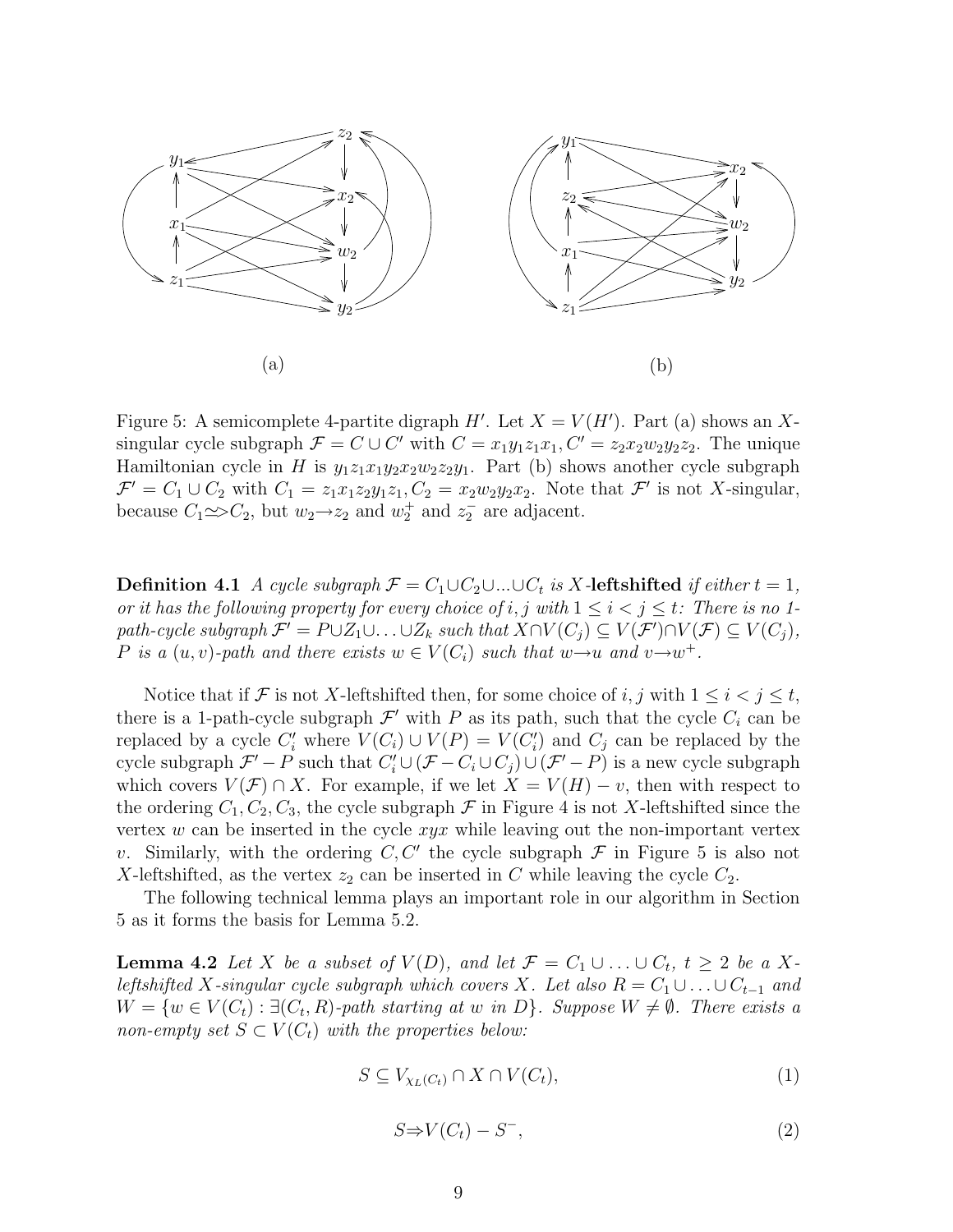$$
W \subseteq S^-, \tag{3}
$$

for every  $u \in V(D) - (V(\mathcal{F}) \cup V_{\chi_L(C_t)})$ , either  $S \Rightarrow u$  or  $D - V(R)$  has no  $(C_t, u)$ -path. (4)

**Proof:** For every  $w \in W$  we define the following:  $S_0^w = \emptyset$ ,  $S_1^w = \{w^+\}$  and  $S_i^w = \{w^+\}$  $\{r \in V(C_t): \exists q \in S_{i-1}^w \text{ such that } r^- \rightarrow q\} \text{ for } i = 2, 3, \ldots, |V(C_t)|. \text{ Observe that there}$ exists  $n_w$  ( $w \in W$ ), such that  $S_0^w \subset S_1^w \subset S_2^w \subset \ldots \subset S_{n_w}^w = S_{n_w+1}^w = \ldots = S_{|V(C_t)|}^w$ . Let  $S^w = S_{n_w}^w$  (=  $S_{|V(C_t)|}^w$ ) and  $S = \bigcup_{w \in W} S^w$ . Let

$$
T' = \{ v \in V(C_t) : \exists q \in V(D) - V(\mathcal{F}) - V_{\chi_L(C_t)} \text{ such that } (V_{\chi_L(C_t)} \cap V(R)) \Rightarrow q \to v \}
$$

and

$$
T = \{ v \in V(C_t) : v \notin V_{\chi_L(C_t)} \cap X \} \cup T'.
$$

Claim:  $T \cap S = \emptyset$ 

**Proof of claim:** Suppose that this is false, and let  $w \in W$  be chosen such that  $T \cap S^w \neq \emptyset$ . We can now find a sequence of distinct vertices  $x_1, x_2, \ldots, x_a$   $(x_i \in$  $S_i^w - S_{i-1}^w$ ,  $i = 1, ..., a, a \ge 1$ , such that  $x_{i+1}^- \to x_i$  and  $x_i \notin T$  for  $i = 1, 2, ..., a - 1$ and  $x_a \in T$ .

A spanning 1-path-cycle subgraph  $P \cup Z_1 \cup ... \cup Z_c$  of  $D\langle V(C_t) \rangle$  such that the path P starts in  $T$  and terminates in  $W$  can be constructed as follows: start with the cycle  $C_t$ , delete the arcs  $x_i^- \rightarrow x_i$ ,  $i = 1, 2, \ldots, a$  and add the arcs  $x_i^- \rightarrow x_{i-1}$ ,  $i = 2, 3, \ldots, a$ . In the digraph obtained in this way all vertices except  $x_1^-$  and  $x_a$  have in- and out-degree one,  $x_1^-$  has out-degree zero and in-degree one and  $x_a$  has in-degree zero and out-degree one. Thus the digraph described is a spanning 1-path-cycle subgraph of  $D\langle V(C_t)\rangle$  with the path P starting in  $x_a \in T$  and ending in  $x_1^- = w \in W$ .

Let

$$
U = \{ u \in V(D) - V(R) - V_{\chi_L(C_t)} : V_{\chi_L(C_t)} \cap V(R) \Rightarrow u \},
$$
  

$$
Z = \{ z \in V(D) - V(R) : (V_{\chi_L(C_t)} \cap V(R))^+ \neq z \},
$$

Let  $P = p_1 p_2 \dots p_b$ . Since  $p_b \in W$  there is a  $(C_t, R)$ -path,  $U' = u'_1 u'_2 \dots u'_d$ , with  $p_b =$  $u'_1$ . By the definition of a  $(C_t, R)$ -path,  $u'_{d-1} \in V(D) - V(R)$  and  $(V_{\chi_L(C_t)} \cap R)^+ \neq u'_{d-1}$ (since  $u'_d \in (V_{\chi_L(C_t)} \cap R)^+$  by Definition 3.5 and the fact that  $\mathcal F$  is X-singular), which implies that  $u'_{d-1} \in Z$ . Now consider the following possibilities:

If  $p_1 \notin V_{\chi_L(C_t)}$ , then  $p_1 \in U$  by Proposition 3.6 (3) and  $P' = PU'[u'_1, u'_{d-1}]$  is a path from  $U$  to  $Z$ .

- If  $p_1 \in V_{\chi_L(C_t)}$  and  $p_1 \notin X$ , then  $p_2 \in U$ , by Proposition 3.6 (3) and  $P' = P[p_2, p_b]U'[u'_1, u'_{d-1}]$ is a path from U to Z (observe that  $b \geq 2$ , since  $p_b \notin V_{\chi_L(C_t)}$  because  $W \cap V_{\chi_L}(C_t) = \emptyset$  by Proposition 3.6 (2)).
- If  $p_1 \in V_{\chi_L(C_t)} \cap X$ , then, by the definition of T,  $p_1 \in T'$  and there is a vertex  $q \in$  $V(D) - V(\mathcal{F}) - V_{\chi_L(C_t)}$  such that  $(V_{\chi_L(C_t)} \cap R) \Rightarrow q \rightarrow p_1$ , thus  $q \in U$  and  $P' =$  $qPU'[u'_1, u'_{d-1}]$  is a path from U to Z.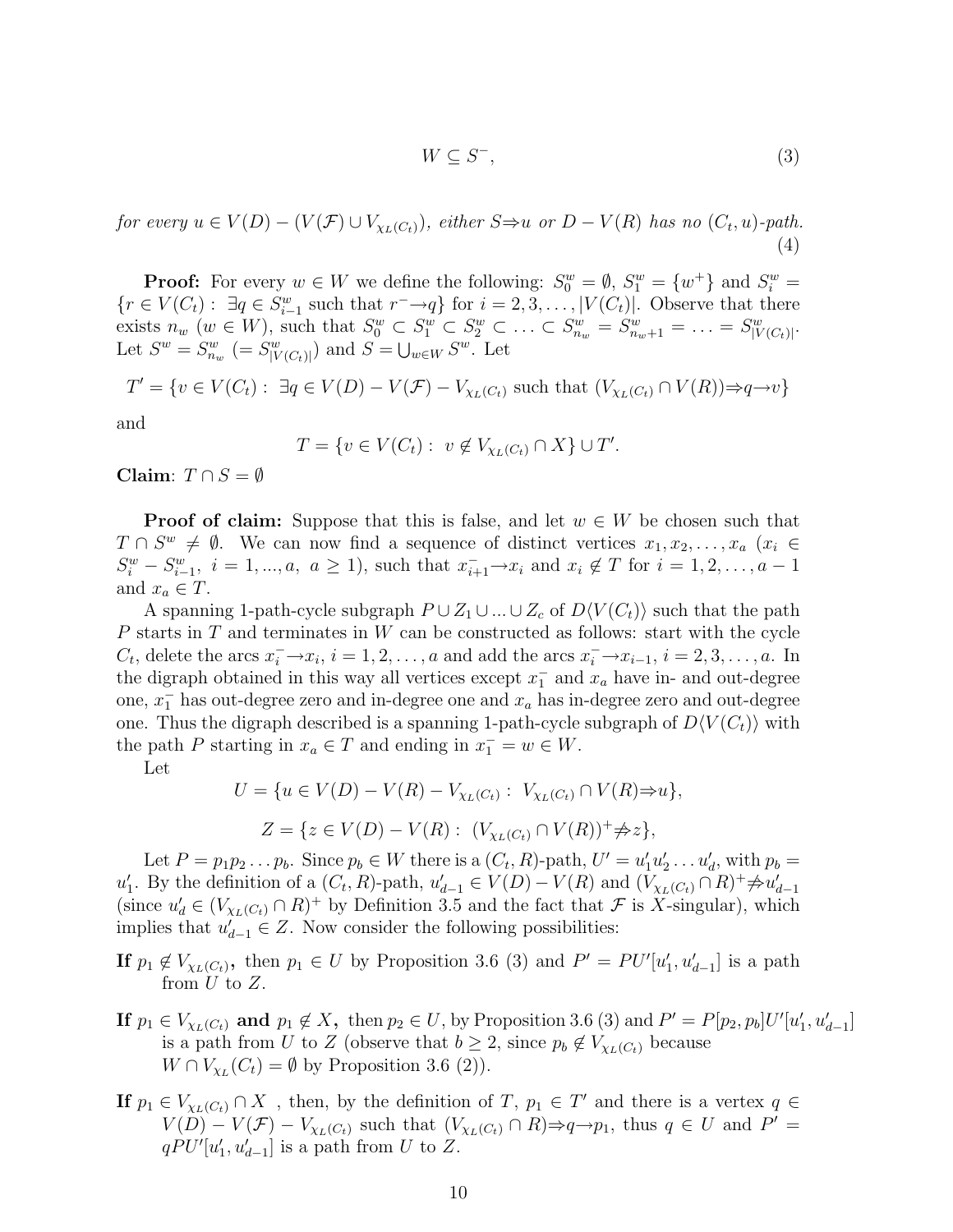Observe that  $P' \cup Z_1 \cup ... \cup Z_c$  is a 1-path-cycle subgraph in  $D - V(R)$  which covers  $V(C_t) \cap X$  and whose path P' starts in U and terminates in Z. By the definitions of U and Z, there exists  $y \in V(R)$  such that y dominates the first vertex of P' and  $y^+$ is dominated by the last vertex of P'. Thus, the existence of  $P' \cup Z_1 \cup ... \cup Z_c$  is a contradiction against the assumption that  $\mathcal F$  is leftshifted. This concludes the proof of the claim.

We will now prove properties (1), (2), (3) and (4). Since  $S \cap T = \emptyset$  we get  $S \subseteq$  $V_{\chi_L(C_t)} \cap X \cap V(C_t)$ , which proves (1). From the definition of S we get that  $S \Rightarrow V(C_t)$  – S<sup>-</sup> and  $W \subseteq S$ <sup>-</sup>, which proves (2) and (3). To prove (4) suppose  $u \in V(D) - V(\mathcal{F})$  $V_{\chi_L(C_t)}$  is a vertex such that  $S\neq u$ . Let  $s \in S$  be arbitrary with  $u\rightarrow s$ . We must have  $(V_{\chi_L(C_t)} \cap R) \neq u$ , since otherwise  $s \in T'$  which is a contradiction by the claim. Let  $q \in (V_{\chi_L(C_t)} \cap R)$  be arbitrary such that  $u \to q$ . If there is a  $(C_t, u)$ -path, P, in  $D-V(R)$ , then Pq is a  $(C_t, R)$ -path,  $p_1p_2 \ldots p_l u_q$ , with  $q^- \notin V_{\chi_L(C_t)}$  which is a contradiction against the the fact that F is singular, by Definition 3.5 (the definition of  $V_{\chi_L(C_t)}$ ). Therefore, if  $S\neq u$ , then there is no  $(C_t, u)$ -path in  $D - V(R)$ . This proves (4) and completes the proof of the lemma.  $\Diamond$ .

Note 4.3 In the rest of this paper we distinguish a subset X of  $V(D)$ ; let the vertices in X be called X-vertices and make the following assumptions about X if  $\overline{X} = V(D) - X \neq$  $\emptyset$ :

$$
|\bar{X}| \ge 2,\tag{5}
$$

$$
X \to \bar{X} \tag{6}
$$

$$
\bar{X} \subseteq V_{\chi} \text{ for some colour } \chi \in \{1, 2, \dots, c\} \tag{7}
$$

There is a pair of vertices 
$$
x_{\alpha}, x_{\beta}
$$
 in X such that  $x_{\alpha} \in V_{col(\bar{X})}, |V_{col(x_{\beta})}| = 1,$  (8)

and

$$
X - \{x_{\beta}\} \Rightarrow x_{\beta} \Rightarrow \bar{X}, X - \{x_{\beta}\} \Rightarrow x_{\alpha}.
$$
\n
$$
(9)
$$

Notice, in particular, that by  $(7)$ , every cycle of D contains a vertex from X. For future reference we state two easy consequences of these assumptions.

**Lemma 4.4** If  $\mathcal{F} = C_1 \cup C_2 \cup ... \cup C_t$  is an X-singular cycle subgraph of D, then  $V(C_1 \cup C_2 \cup \ldots \cup C_{t-1}) \subseteq X$ .

**Proof:** Suppose there exists a vertex  $q \in V(C_1 \cup C_2 \cup \ldots \cup C_{t-1}) \cap X$ . Let  $x \in X \cap V(C_t)$  be chosen such that  $col(x) \neq col(q)$  (this is possible since  $\overline{X} \subseteq V_\chi$ for some colour  $\chi$ ). Then  $x \rightarrow q$ , since  $X \rightarrow \overline{X}$  (see Note 4.3). By Definition 3.5,  $x^+$ ,  $q^- \in X \cap V_{\chi_L(C_t)}$ . Since  $col(x^+) = col(q^-)$  and  $x^+ \in X$ ,  $x^+ \rightarrow q$ . By Definition 3.5, we get  $x^{++} \in V_{\chi_L(C_t)}$ . Thus we conclude that both  $x^+$  and  $x^{++}$  are in  $V_{\chi_L(C_t)}$ ; a contradiction. ¦.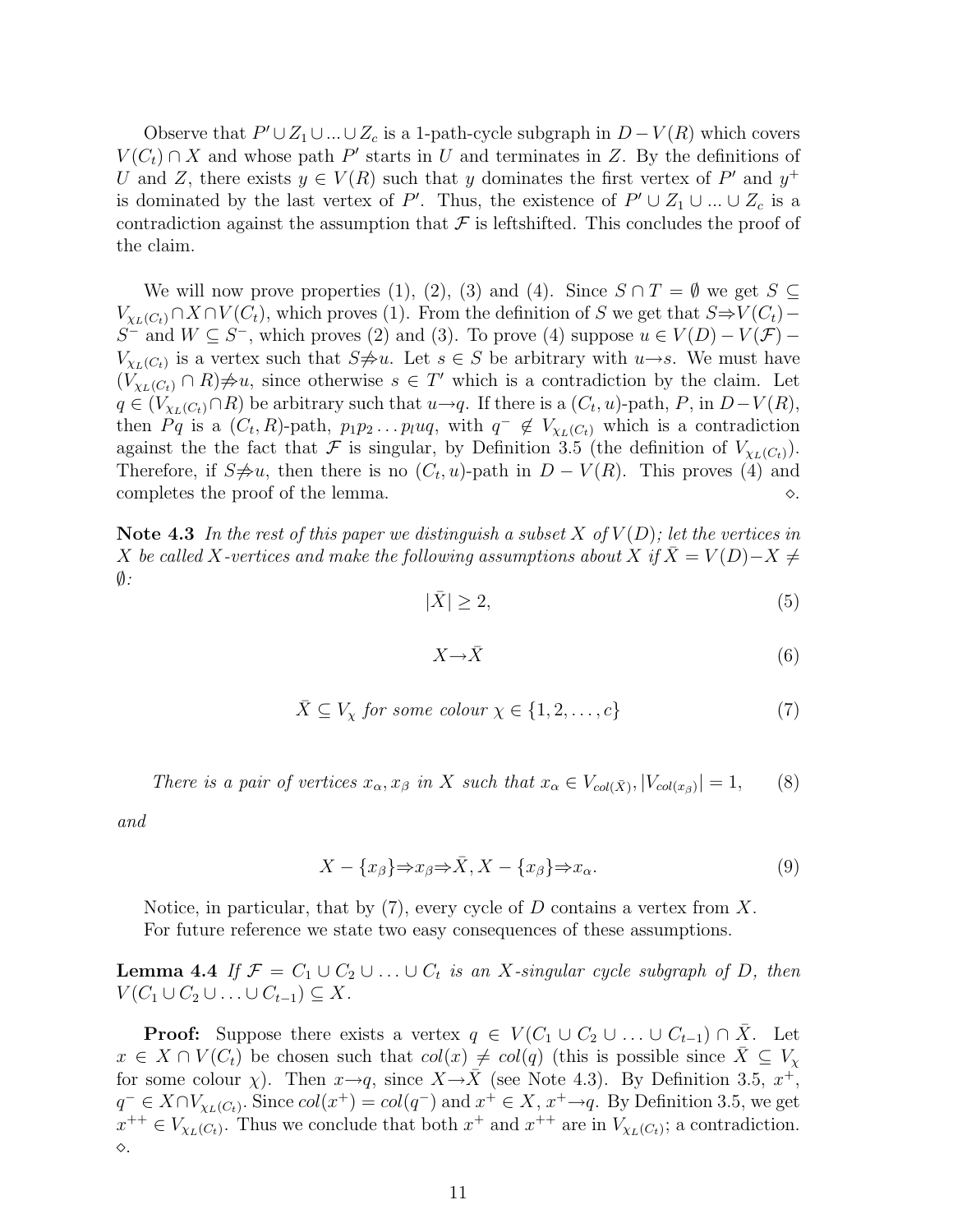**Lemma 4.5** If  $\bar{X} \neq \emptyset$  and  $\mathcal{F} = C_1 \cup ... \cup C_t$  is an X-singular cycle subgraph which covers X, with  $R = C_1 \cup ... \cup C_{t-1}$ , then the following holds:

The arc 
$$
x_{\alpha} \rightarrow x_{\beta}
$$
 is an arc of  $C_t$  (10)

$$
V(R) \Rightarrow V(D) - V(\mathcal{F})
$$
\n<sup>(11)</sup>

**Proof:** As  $x_\beta$  is the only out-neighbour of  $x_\alpha$ , by (8) and (9), the arc  $x_\alpha \rightarrow x_\beta$ belongs to a cycle in F and since the only out-neighbours of  $x_\beta$  are in  $\overline{X}$  it follows from Lemma 4.4 that  $x_{\alpha} \rightarrow x_{\beta}$  is an arc of  $C_t$ . Assume that (11) is false and, thus, there exist  $y \in V(D) - V(\mathcal{F}), z \in R$  such that  $y \to z$ . As y is not in X,  $x_{\beta} \to y$ . Hence,  $x_{\beta}yz$ is a  $(C_t, R)$ -path. Thus, by Lemma 4.2,  $x^+_\beta \in X$ ; a contradiction.

Our goal is to describe a polynomial algorithm for deciding whether D has a cycle covering X. For this we need to be able to make a given cycle subgraph covering X X-singular and X-leftshifted. The highly technical proof of the following crucial result is postponed to Section 6:

**Theorem 4.6** Given any cycle subgraph in D which covers X, in  $O(n^6)$  time, we can find an X-singular X-leftshifted cycle subgraph,  $\mathcal{F} = C_1 \cup C_2 \cup ... \cup C_t$  which covers  $X$ .

### 5 The main algorithm

Below, we shall use the notation adopted in the formulation of Lemma 4.2.

In this section  $\mathcal{F} = C_1 \cup ... \cup C_t$   $(t \geq 2)$  denotes an X-singular X-leftshifted cycle subgraph of D which covers X,  $R = C_1 \cup ... \cup C_{t-1}$  and S is the set determined in Lemma 4.2.

**Definition 5.1** A cycle C in D is called F-canonical if there exists a subset  $L =$  $\{v_1, ..., v_l\}$  of  $S^-$  such that  $C_t[v_i, v_{i+1}]$  contains no vertices from  $L - \{v_i, v_{i+1}\}$  for all  $i = 1, \ldots, l$  and with the property that C has the form

$$
C = C_t[v_l^+, v_1]T_1C_t[v_1^+, v_2]T_2...T_{l-1}C_t[v_{l-1}^+, v_l]T_lv_l^+, \qquad (12)
$$

where  $T_i$  is a path in  $D\langle R\rangle$  for all  $i = 1, 2, ..., l$  (see Figure 6).

The following lemma shows the usefulness of  $\mathcal F$ -canonical cycles and also justifies the definition of an X-leftshifted cycle subgraph.

**Lemma 5.2** Suppose that D contains a cycle covering X, and that  $\mathcal{F} = C_1 \cup ... \cup C_t$  $(t \geq 2)$  is an X-leftshifted X-singular cycle subgraph of D covering X. Then D has an  $F$ -canonical cycle covering X.

**Proof:** Let  $Q = V(D) - V(\mathcal{F})$  and  $V^* = V_{\chi_L(C_t)}$ . Let Z be a cycle of D covering X and let  $Z\langle D-V(R)\rangle = P_1\cup P_2\cup...\cup P_l$ , where  $P_1,...,P_l$  are pairwise vertex disjoint paths. Recall that, by Note 4.3,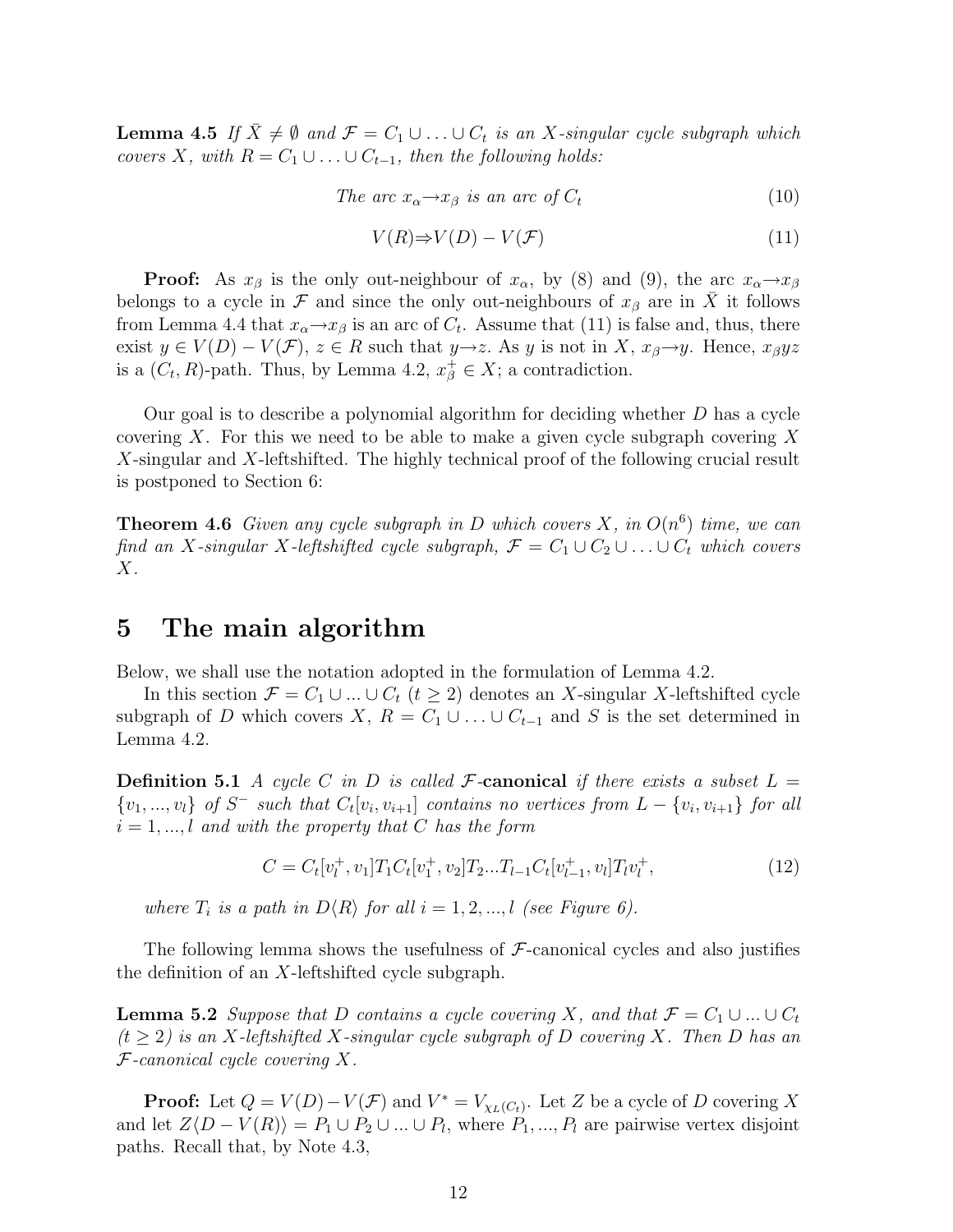

Figure 6: An example of an  $\mathcal F$ -canonical cycle for some X-singular X-leftshifted cycle subgraph  $\mathcal{F} = C_1 \cup ... \cup C_t$  which covers X. Each  $P_i$  is of the form  $P_i = C_t[v_i^+, v_{i+1}],$ all  $e_i, e'_i$  denote arcs and each  $T_i$  is a path in  $D\langle R\rangle$ 

all vertices of 
$$
Q
$$
 are from the same colour class  $V_{col}(\bar{X})$ . (13)

By (11), the last vertex  $v_i$  of  $P_i$  is from  $C_t$  and the successor  $w_i$  of  $v_i$  on Z must be from R. Therefore, by the definition of W in Lemma 4.2 and by (3),  $v_i \in S^-$ . Thus, since  $|S| = |S^-|$  and  $S \subseteq X$ , there are l vertices from S whose predecessors on Z are not from  $S^-$ . Suppose  $s \in S$  on  $P_i$  and is not the first vertex of  $P_i$ . We show that the predecessor u of s on  $P_i$  is in  $S^-$ . Assume that  $u \notin S^-$ . By (2),  $u \in Q$ . By (1) and (4), there is no  $(C_t, u)$ -path in  $D - V(R)$ . However, by (6),  $s \rightarrow u$ ; a contradiction. This implies that the first vertex  $u_i$  of  $P_i$  is in S for each  $i = 1, 2, \ldots, l$ . Observe that by the definition of the paths  $P_1, \ldots, P_l$ , the predecessor  $r_i$  of  $u_i$  on Z is from R.

Without loss of generality, assume that  $v_1, v_2, ..., v_l$  are labeled such that the subpath  $C_t[v_i, v_{i+1}]$  contains no vertices from the set  $\{v_1, ..., v_l\} - \{v_i, v_{i+1}\}$  for all  $i = 1, ..., l$ . Let  $v_i^+$  be the successor of  $v_i$  on  $C_t$ . Since  $r_i \rightarrow u_i$  and  $u_i \in S \subseteq V^*$  (see (1)),  $r_i$  is not in  $V^*$ . As  $v_i \in S^-$ ,  $v_i^+ \in S \subseteq V^*$  and thus  $r_i \rightarrow v_j^+$  for all i and j by Proposition 3.6 (2). Replace the subpaths  $P_i[u_i, v_i]$  with the subpaths  $C_t[v_{i-1}^+, v_i]$  in Z for all  $i = 1, 2, ..., l$ . By the arguments above, the subgraph obtained after these substitutions is an  $\mathcal{F}\text{-}$ canonical cycle in D covering X.  $\Diamond$ .

**Theorem 5.3** We can verify whether D contains a cycle covering  $X$  (and construct one if it exists) in time  $O(n^7)$ .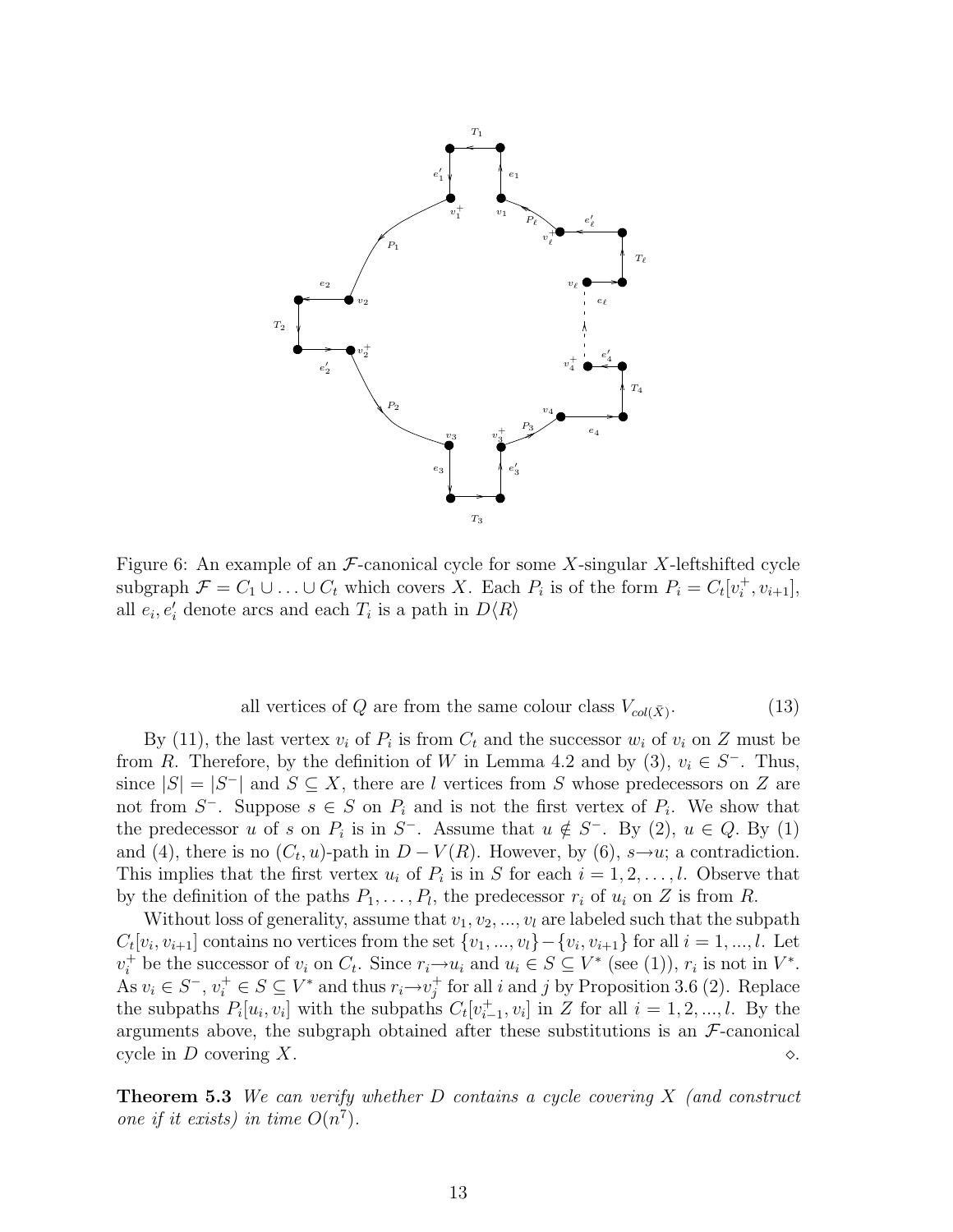Proof: A short scheme of the algorithm is as follows: Using Lemma 3.1 try to construct a cycle subgraph  $\mathcal{F}'$  of D covering X. If none exists, then D has no cycle covering X. Otherwise, applying Theorem 4.6 we can transform  $\mathcal{F}'$  into an X-leftshifted Xsingular cycle subgraph  $\mathcal{F} = C_1 \cup ... \cup C_t$  using the algorithms **Singular** and **Leftshift** (see the definition of Leftshift in Section 6). If  $t = 1$ , we are done. Otherwise, using Lemma 5.2, we reduce the problem of finding a cycle in  $D$  covering  $X$  into the problem of finding a cycle covering a new set  $X^*$  in a new semicomplete multipartite digraph  $D^*$  with fewer vertices. As the reduction takes  $O(n^6)$  time (see Theorem 4.6) and we perform  $O(n)$  reductions, the complexity of our algorithm is  $O(n^7)$ .

Note that by Definition 5.1 and Lemma 5.2 we may assume that  $\mathcal F$  is a spanning cycle subgraph, since no F-canonical cycle contains vertices from  $V(D) - V(\mathcal{F})$ . Let  $V^* = V_{\chi_L(C_t)}$  and let  $Z = \{z \in S^- : R \neq z\}$ . If Z is empty, then by (3) there is no path from  $C_t$  to  $R$ , which means that  $D$  has no cycle covering  $X$  (recall that every cycle contains a vertex from X (see Note 4.3)). In the rest of the proof we assume that Z is not empty.

Case 1:  $Z = \{z\}$ . Set  $V(D^*) = V(R) \cup \{z\}$ ,  $A(D^*) = A(D\langle R \rangle) \cup \{z \rightarrow r : r \in$  $V(R)$ ,  $z \rightarrow r$  in  $D$ }  $\cup$  { $r \rightarrow z$  :  $r \in V(R) - V^*$ } and  $X^* = V(R) \cup \{z\}$ . Suppose D has a cycle covering X. Then, by Lemma 5.2, D has an  $\mathcal{F}\text{-}$ canonical cycle C covering X. Since  $|Z|=1$ , C must contain the path  $C_t[z^+,z]$  and by the definition of an  $\mathcal{F}$ canonical cycle, the predecessor r of  $z^+$  on C does not belong to  $V^*$ . Hence we get a cycle containing  $X^*$  in  $D^*$  just by replacing the path  $rC_t[z^+,z]$  in C by the arc  $r\rightarrow z$ . Conversely, if  $C^*$  is a cycle covering  $X^*$  in  $D^*$ , then the predecessor  $r^*$  of z on  $C^*$ does not belong to  $V^*$  and hence we can convert  $C^*$  to a cycle covering X in D by substituting the path  $r^*C_t[z^+,z]$  for the arc  $r^*\rightarrow z$ . Thus we have shown that  $D^*$  has a cycle covering  $X^*$  if and only if D has a cycle covering X. Clearly,  $|V(D)| > |V(D^*)|$ .

**Case 2:**  $|Z| \geq 2$ . First construct a new digraph D' as follows: Set  $V(D') =$  $V(R) \cup Z \cup \{a',b'\},\$  where a' and b' are new vertices,  $A(D') = A(D\langle R \rangle) \cup \{z \rightarrow r : z \in R\}$ Z,  $r \in V(R)$ ,  $z \rightarrow r$  in  $D$ }  $\cup$  { $r \rightarrow z$  :  $r \in V(R) - V^*$ ,  $z \in Z$ }  $\cup$  { $a' \rightarrow b'$ }  $\cup$  { $r \rightarrow b'$  :  $r \in$  $V(R)$   $\cup$  { $r \to a'$  :  $r \in V(R) - V^*$ }  $\cup$  { $b' \to z$  :  $z \in Z$ },  $X' = V(R) \cup \{a', b'\}$ . Observe that in D' the vertex  $a'$  and all vertices of Z are in the colour class  $V^*$  (compare with Note 4.3,  $a', b'$  play the role of  $x_\alpha$  and  $x_\beta$ ).

**Claim :** D contains a cycle covering X if and only if  $D'$  has a cycle covering  $X'$ .

**Proof of claim:** Suppose that  $D$  has a cycle covering  $X$ . Then, by Lemma 5.2, D contains a F-canonical cycle C covering X. Let C have the form given in  $(12)$ . Transform C into a cycle C' in D' covering X' as follows: For every  $i = 1, 2, ..., l$ , replace the path  $C_t[v_{i-1}^+, v_i]T_i$  in C with the path  $v_iT_i$ . By the definition of an  $\mathcal{F}$ canonical cycle, the terminal vertex  $r_i$  in  $T_i$  is not in  $V^*$  (as  $v_i^+ \in V^*$ ). Thus, by the definition of D',  $r_{i-1} \rightarrow v_i$  in D' since  $v_i \in Z$  (for all  $i = 1, 2, ..., l$ ). Therefore, after all substitutions above, we obtain a cycle. Since  $r_{i-1} \to a'$  and  $b' \to v_i$  in D' for  $i = 1, 2, \ldots, l$ , the arc  $a' \rightarrow b'$  can be inserted into this cycle to form a cycle C' covering X'.

Suppose now that D' has a cycle C' covering  $X'$ . Since b' is the only out-neighbour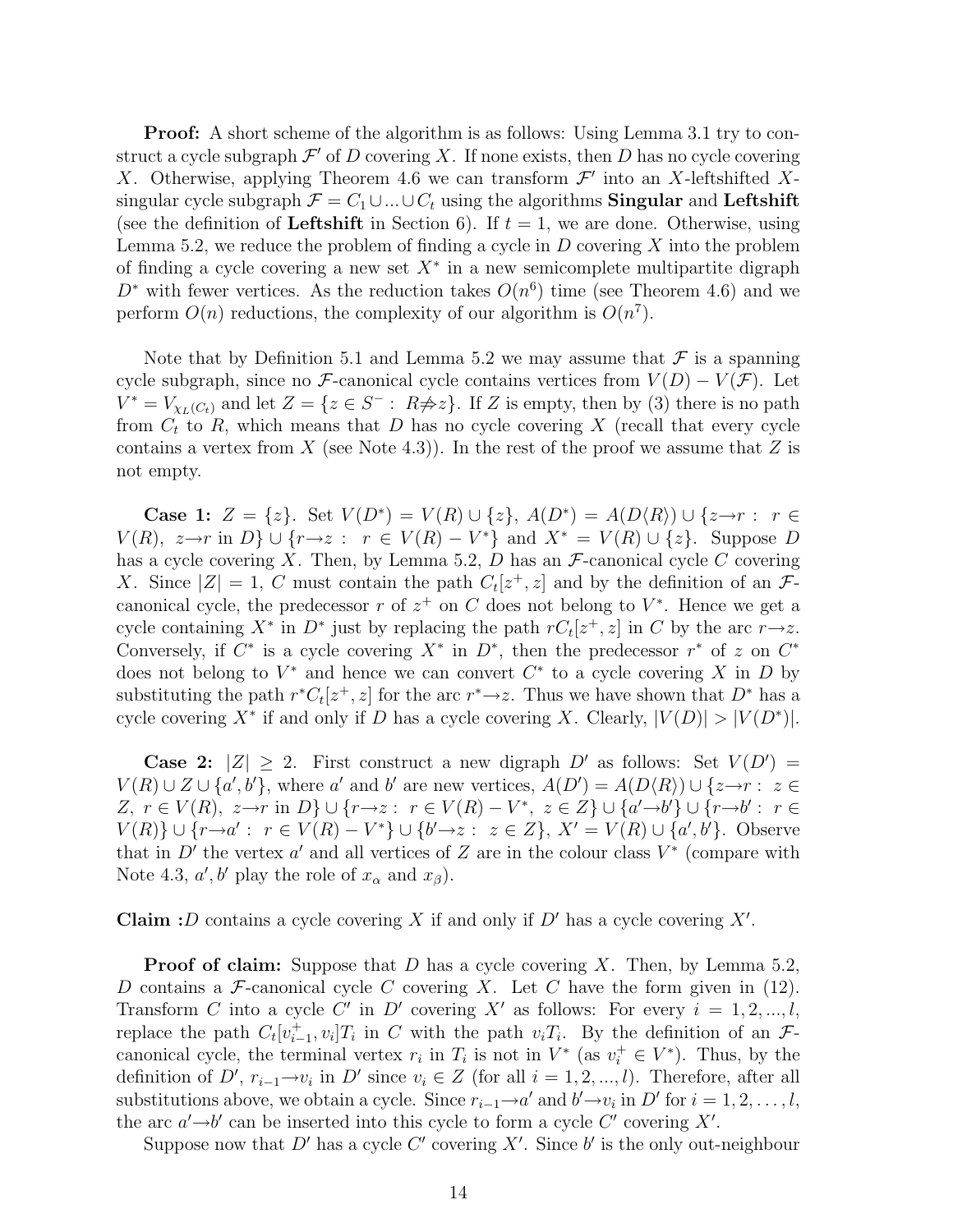of a', the arc  $a' \rightarrow b'$  is on C'. Thus, since b' only dominates vertices in Z, Z' =  $Z \cap V(C') \neq \emptyset$ . Let  $z \in Z$  be the successor of b' on C' and let r be the predecessor of a' on C'. By the definition of D',  $r \rightarrow z$  in D'. Set  $C'' = C'[z, r]z$ .

Let  $Z' = \{z_1, z_2, ..., z_l\}$ , where the vertices  $z_1, ..., z_l$  are labeled such that no vertex from  $\{z_1, z_2, ..., z_l\} - \{z_i, z_{i+1}\}$  is on  $C_t[z_i, z_{i+1}]$  for all  $i = 1, 2, ..., l$ . Let  $r_i$  be the predecessor of  $z_i$  on  $C''$ . By the definition of  $D'$ ,  $r_i \in V(R) - V^*$ . Thus, by Proposition 3.6 (2) and (1),  $r_i \rightarrow z_{i-1}^+$  in D (recall that  $z_{i-1}^+$  is the successor of  $z_{i-1}$  on  $C_t$ ). Replace every arc  $r_i \rightarrow z_i$  in C'' with the path  $r_i C_t[z_{i-1}^+, z_i]$ . Clearly, the resulting cycle in D covers  $X$ . Note that above we actually proved how to construct the cycle  $C$  from  $C'$ . This completes the proof of the claim.  $\Diamond$ .

If D' contains fewer vertices than D, then set  $D^* = D'$  and  $X^* = X'$ . Assume now that  $|V(D')| \geq |V(D)|$ . Observe that then  $|Z| \geq 2$  implies that  $V(C_t) = S \cup S^-$  and  $|V(C_t)| = 4$ , thus we must have  $|V(D')| = |V(D)|$ .

Suppose that  $\bar{X} \neq \emptyset$ . Then, by Lemma 4.5, the arc  $x_{\alpha} \rightarrow x_{\beta}$  is on  $C_t$ . Note that  $x_{\beta} \notin S^-$ , since  $S \subset X$  and  $X - \{x_{\beta}\}\Rightarrow x_{\beta}$ . Hence by the remark above  $(V(C_t) = S \cup S^-)$ , we must have  $x_{\beta} \in S$ . However, then we would get  $|Z| \leq 1$  (by (1), (8) and Definition 3.5 ( $\beta$ )), a contradiction. Thus we must have  $\overline{X} = \emptyset$ . Apply the construction of  $D'$ , X' once more to  $D'$  and X' instead of D and X starting, from a new X'-leftshifted X'-singular cycle subgraph of D' (if there is no cycle subgraph covering  $X'$  in D', then by the claim, D has no cycle covering X). Finally, set  $D^* = (D')'$ ,  $X^* = (X')'$ . Observe that, by construction,  $V(D') - X' \neq \emptyset$  and hence  $|V(D)| = |V(D')| > |V(D^*)|$ . Furthermore, by the arguments above, D has a cycle covering X if and only if  $D^*$  has a cycle covering  $X^*$ .

This completes the description of our algorithm and the proof of its correctness.  $\Diamond$ .

Clearly, Theorem 5.3 implies our main goal:

Corollary 5.4 The Hamiltonian cycle problem is solvable in polynomial time for semicomplete multipartite digraphs.  $\Diamond$ .

## 6 Constructing leftshifted singular cycle subgraphs

The purpose of this section is to prove Theorem 4.6.

**Lemma 6.1** Suppose  $\bar{X} \neq \emptyset$  and that C and C' are disjoint cycles such that the arc  $x_{\alpha} \rightarrow x_{\beta}$  is on C and C' contains a vertex  $z \in \overline{X}$ , then there exists a cycle C<sup>\*</sup> with  $V(C^*) = V(C) \cup V(C').$ 

**Proof:** Since  $x_{\beta}$  only dominates vertices in  $\overline{X}$ , its sucessor u on C belongs to  $\overline{X}$ . By Note 4.3,  $x_{\beta}$  dominates z and the predecessor  $z^-$  of z on C' dominates u, implying that  $C[u, x_{\beta}]C'[z, z^-]$  is the desired cycle.  $\diamond$ .

**Lemma 6.2** Let  $\mathcal{F} = C_1 \cup C_2 \cup \ldots \cup C_t$  be an X-singular cycle subgraph and let B be a cycle in  $D-V(\mathcal{F})$ . Let  $A \subseteq \overline{X} - V(\mathcal{F} \cup B)$ ,  $D' = D\langle V(\mathcal{F} \cup B) \cup A \rangle$  and  $X' = X \cap V(D')$ . Suppose that every cycle  $C_i \in \mathcal{F}$   $(1 \leq i \leq t)$  has a vertex  $q_i \in V(C_i) \cap X$ , such that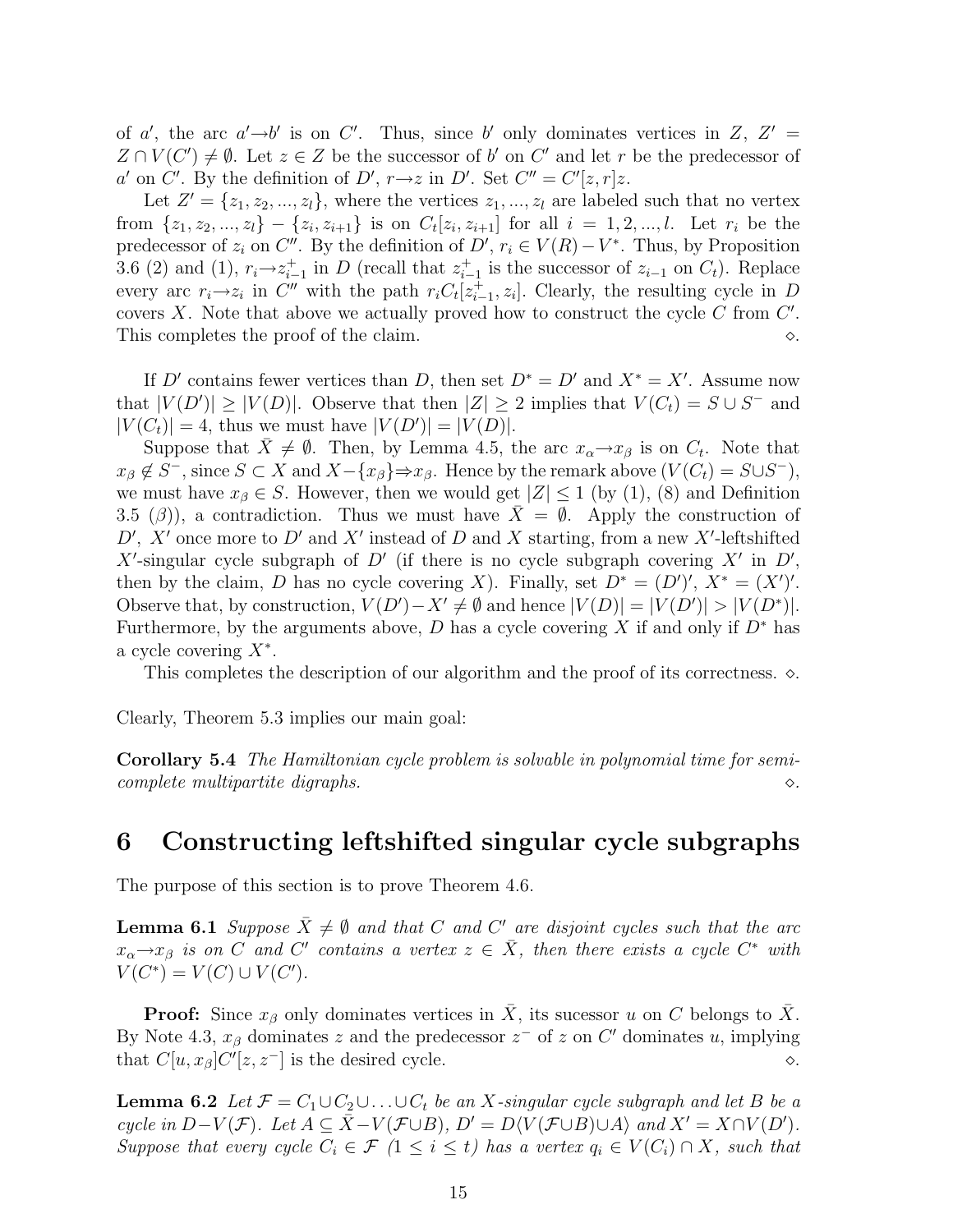$q_i \Rightarrow V(C_{i+1} \cup C_{i+2} \cup \ldots \cup C_t \cup B)$ . Then, in  $O(n^4)$  time, we can find an X-singular cycle subgraph,  $\mathcal{F}' = Z_1 \cup Z_2 \cup \ldots \cup Z_l \cup B'$  of D' covering X', where  $l \in \{0, 1, ..., t\}$ , B' is a cycle with  $V(C_{l+1} \cup C_{l+2} \cup \ldots \cup C_t \cup B) \cap X \subseteq V(B')$  and  $Z_i = C_i$  for  $i = 1, 2, \ldots, l$ .

**Proof:** We first describe a procedure Left-B-growth which transforms  $\mathcal F$  into  $\mathcal F'$ defined above. Then we shall prove the correctness of Left-B-growth and determine its complexity. Let  $\mathcal G$  be a cycle subgraph of D. In the procedure we apply **Singular** (see Note 3.8) to G in the digraph  $D\langle\mathcal{G}\rangle$  in order to find an X-singular subgraph  $\mathcal L$ of  $D\langle\mathcal{G}\rangle$  which covers  $X \cap V(D\langle\mathcal{G}\rangle)$ . We denote this as follows:  $\mathcal{L} := \mathbf{Singular}(\mathcal{G})$ . Similarly, we also apply the algorithm Merge from Theorem 3.4. Note that only Step 3 involves vertices from A.

#### Procedure Left-B-growth

- Step 1. For j from t down to 1 do the following:  $C:=\textbf{Singular}(B\cup C_i)$ , if C is a cycle then  $B := C$  (otherwise, B is not changed). Let  $I = \{i_1, ..., i_k\}$  be the set of subscripts of the cycles in  $\mathcal F$  which have been merged with a current  $B$  in the loop above. If  $I = \emptyset$  then set  $\mu := t + 1$ ,  $\mathcal{H} := \mathcal{F} \cup B$  and go to Step 3. Set  $\mu := \min I$ . If  $|I| = t$ , then return  $\mathcal{F}' := B$ .
- Step 2. While there is  $j \in {\mu+1, \mu+2, ..., t} I$  do the following:  $B := \textbf{Merge}(B \cup C_j)$ ,  $I := I \cup \{j\}$ . If  $\mu = 1$  then return  $\mathcal{F}' := B$ .

After the execution of Step 2 we have obtained the cycle subgraph  $\mathcal{H} = C_1 \cup C_2 \cup$ ... ∪  $C_{\mu-1}$  ∪ B. (Below we prove that every application of **Merge** to a subgraph  $B \cup C_j$  in Step 2 results in a new cycle B).

Step 3. Apply only the first iteration of **Singular** to  $\mathcal{H}$  in  $D'$  (recall Note 3.8). If the output of the iteration is  $H$  itself, then return  $H$ . Otherwise, **Singular** has replaced two or more cycles from H by one new cycle C. If  $V(B) \cap X \nsubseteq V(C)$ , i.e. B was not involved in this merging, then let  $B := \mathbf{Merge}(B \cup C)$  (as we shall prove later, B will, in fact, be a cycle after this step). Otherwise let  $B := C$ Add the subscripts of those cycles  $C_j$   $(j < \mu)$ , merged into C above, to the set I,  $\mu := \min I$  and go to Step 2.

First note that the call  $\mathbf{Singular}(B\cup C_i)$  may release some vertices from X which can be used to merge other cycles  $C_p, C_q$  (for some  $1 \leq p < q \leq t$ ). This is why we may need to repeat Step 2 and Step 3.

Now we prove the correctness of Left-B-growth. Clearly, the procedure is correct if every call involving Merge in Steps 2 and 3 provides us with a new cycle B. Below we show that this is indeed so.

Assume that just after execution of Step 1  $|I| < t$ , i.e. there exists an index  $j \in \{1, 2, ..., t\} - I$ . This means that in the  $(t - j + 1)$ 'th execution of Step 1 Left-**B-growth** has tried to merge  $C_j$  and the cycle  $B = B_j$ , existing at that moment of time, but has not succeeded because  $C_j \cup B_j$  is X-singular in  $D\langle C_j \cup B_j \rangle$  (see Note 3.8). Thus, by Definition 3.5, either  $C_j \implies B_j$  or  $B_j \implies C_j$ . However,  $B_j \implies C_j$  is impossible since before the algorithm starts, the vertex  $q_j$  strongly dominates  $V(B_j) \subseteq$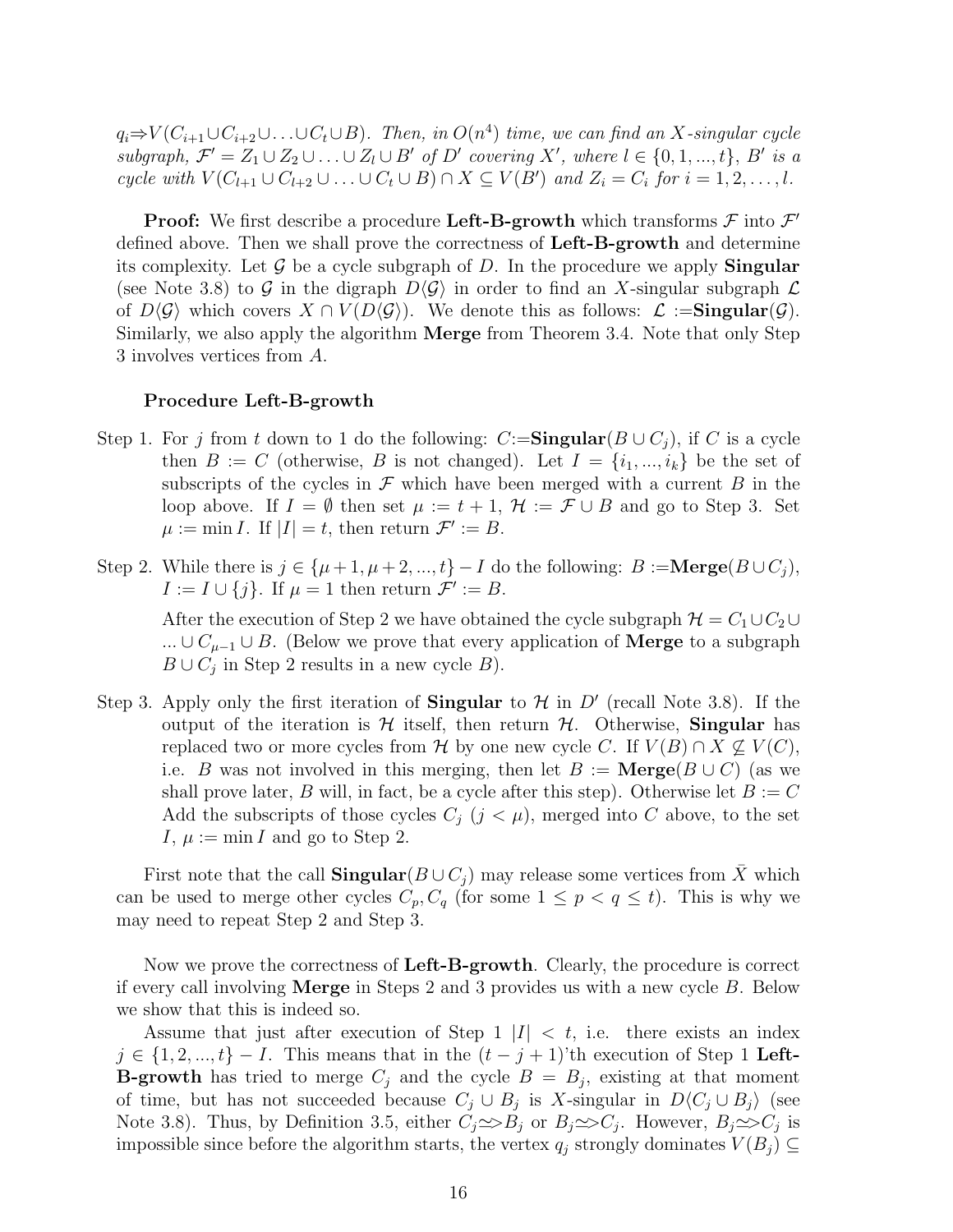$V(C_{j+1}) \cup ... \cup V(C_t) \cup V(B)$ . Thus  $C_j \implies B_j$ . If  $C_j \implies B_j$ , then clearly  $V(C_j) \implies w_j$  for all  $w_j \in V(B_j)$ . Otherwise let  $b \rightarrow c$  be an arc from  $B_j$  to  $C_j$ . By Theorem 3.7 and Proposition 3.6,  $V(C_j) \Rightarrow b^+$  and  $b^+ \in X$ . Thus we have shown that  $B_j$  has an X-vertex  $w_j$  such that  $V(C_j) \Rightarrow w_j$ . Observe that the vertex  $w_j$  will remain in the current B till the end of the execution of the algorithm (see Note 3.8).

Now we prove that every application of **Merge** to the subgraph  $B \cup C_j$  in Step 2 results in a new cycle B. By Theorem 3.4, it is sufficient to show that one of the alternatives  $(A)$ - $(C)$  hold for the cycles  $B, C_j$ . We have proved the existence of a vertex  $w_j \in X \cap B$  strongly dominated by  $C_j$ . On the other hand, B contains the vertex  $q_\mu$ which strongly dominates  $C_j$ . Therefore alternative (B) holds and, by Theorem 3.4, **Merge** will merge  $B$  and  $C_j$  into one cycle.

It remains to prove that every call  $B := \textbf{Merge}(B \cup C)$  in Step 3 results in a cycle B. Since  $V(C) \cap V(B) = \emptyset$  and since any subset of cycles of an X-singular cycle subgraph is  $X$ -singular (as always with respect to the corresponding induced subgraphs),  $C$  must contain some vertices from  $X$ , i.e. vertices that where left out in a previous merging using Singular (recall that  $\mathcal F$  is X-singular and we use only one iteration of Singular in Step 3). Thus, since C contains a vertex  $q_l$  (for some  $l \leq \mu - 1$ ) which strongly dominates B and a vertex  $u \in \overline{X}$ , we see (by Note 4.3) that alternative (C) of Theorem 3.4 holds for the pair  $C, B$  after deleting possible arcs from u to B. Hence, by Theorem 3.4, Merge will indeed return a cycle as desired.

It is easy to check that, by Theorem 3.7, the complexity of our procedure is as claimed. Indeed, the performance of Step 1 takes  $O(n^4)$  time by Theorem 3.7 and the fact that  $t < n$ . In Steps 2 and 3, each call of **Merge** or the first iteration of **Singular** either results in fewer cycles to be considered or halts the procedure. Again,  $t < n$  and Theorems 3.4 and 3.7 imply  $O(n^4)$  time for the total performance of Steps 2 and 3.  $\diamond$ .

We shall now prove Theorem 4.6, by showing that the following algorithm **Leftshift** returns the desired cycle subgraph. In the algorithm we use procedure Left-B-growth from the previous lemma and the following procedure Right-B-growth. It is easy to check that the complexity of **Right-B-growth** is  $O(n^5)$ .

### Procedure Right-B-growth

Input: A digraph D, a cycle B and a cycle subgraph  $\mathcal R$  of  $D - V(B)$ .

Output: A cycle B' and a cycle subgraph  $\mathcal{R}'$  such that  $X \cap V(B \cup \mathcal{R}) \subseteq V(B' \cup \mathcal{R}')$ and  $V(B) \subseteq V(B')$ . Furthermore, there is no 1-path-cycle subgraph  $P' \cup C_1 \cup ... \cup C_l$ of  $D-V(B')$  covering  $X \cap V(\mathcal{R}')$  with the property that P' is an  $(a, b)$ -path and there exists some  $q \in V(B')$  such that  $q \rightarrow a$  and  $b \rightarrow q^+$ .

Step 1. Using Lemma 3.2, for every  $q \in V(B)$ , try to construct a 1-path-cycle subgraph  $P \cup C_1 \cup ... \cup C_s$  of  $D-V(B)$  covering  $X \cap V(\mathcal{R})$  such that the path P terminates at a vertex dominating  $q^+$  and starts at a vertex dominated by q. If such a subgraph exists, then set  $B := B[q^+, q]Pq^+$  and  $\mathcal{R} := C_1 \cup ... \cup C_s$  and go to the beginning of Step 1.

Step 2. Return  $B' := B$  and  $\mathcal{R}' := \mathcal{R}$ .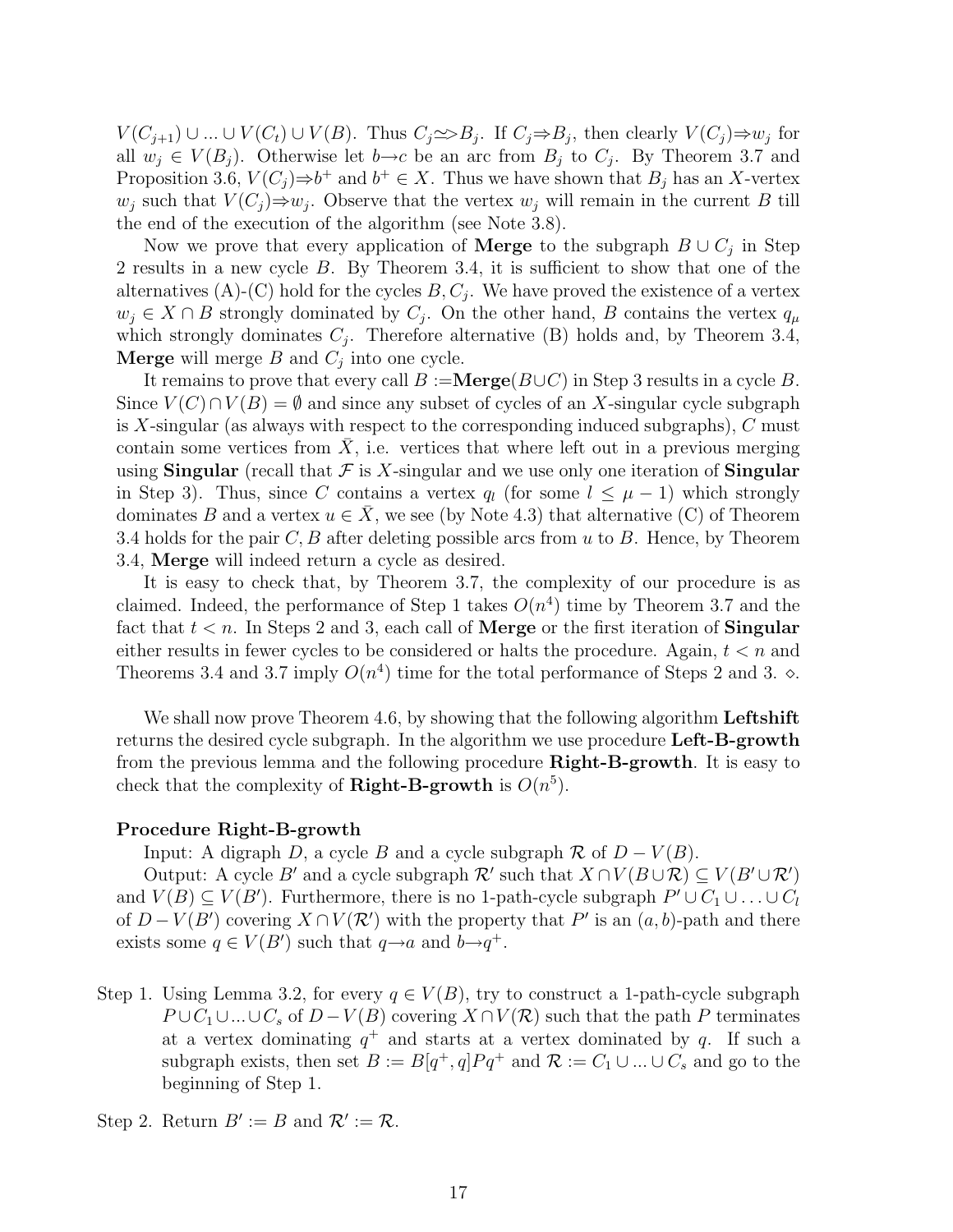#### Algorithm Leftshift

- Step 1. Let  $\mathcal{F}' = C'_1 \cup ... \cup C'_l$  be an X-singular subgraph of D which covers X. If  $l = 1$ then return  $\mathcal{F} := C'_1$ ; halt. Set  $\mathcal{A} := \emptyset$ ,  $B := C'_1$ ,  $\mathcal{R} = C'_2 \cup ... \cup C'_l$ ,  $a := 0$  and let  $p_1$  be any vertex in  $V_{\chi_R(C'_1)} \cap V(C'_1)$ .
- Step 2. Call Right-B-growth with input  $D V(A)$ , B and R. Let the output be B' and R'. Set  $B := B'$ ,  $\mathcal{R} := \mathcal{R}'$ . If  $\mathcal{A} = \emptyset$  and  $\mathcal{R} = \emptyset$ , then return  $\mathcal{F} := B$ ; halt.
- Step 3 If  $\bar{X} \neq \emptyset$ , the arc  $x_{\alpha} \rightarrow x_{\beta}$  is on B and  $\mathcal{R} \neq \emptyset$ , then sucessively merge each cycle of R into B, using Merge. Let  $B^*$  denote the cycle obtained this way (Note that  $V(B^*) = V(B) \cup V(\mathcal{R})$ . Let  $B := B^*$  and  $\mathcal{R} := \emptyset$ .
- Step 4. If  $\mathcal{A} = \emptyset$ , then go to Step 6. Otherwise  $(\mathcal{A} = Z_1 \cup ... \cup Z_a)$ , call **Left-B-growth** for  $A \cup B$  with  $q_i = p_i$ ,  $i = 1, 2, ..., a$  (recall that  $q_i$  is defined in Lemma 6.2) and  $A = V(D) - (V(A \cup B \cup \mathcal{R})$ , to convert it into an X-singular cycle subgraph  $\mathcal{F}^*$ of  $D\langle V(\mathcal{A}\cup B)\rangle$  covering  $X\cap V(\mathcal{A}\cup B)$ , such that  $\mathcal{F}^*=Z_1\cup...\cup Z_e\cup B'$  for some  $e \in \{0, 1, ..., a\}$  (see Lemma 6.2). If  $\mathcal{R} = \emptyset$ , then return  $\mathcal{F} := \mathcal{F}^*$ ; halt.
- Step 5. If  $e < a$  then set  $B := B'$ ,  $\mathcal{A} := Z_1 \cup ... \cup Z_e$ ,  $a := e$  and go to Step 2.
- Step 6. Use **Singular** to obtain an X-singular cycle subgraph  $\mathcal{H} = H_1 \cup ... \cup H_h$  (of  $D-V(\mathcal{A}\cup B)$  from  $\mathcal{R}$ . If  $h\geq 2$ , then let  $p_{a+2}$  be any vertex of  $V_{\chi_R(H_1)}\cap V(H_1)$ . (Here  $\chi_R(H_1)$  is defined with respect to  $\mathcal{H}$ .)
- Step 7. Let  $Z_{a+1} := B, A := Z_1 \cup ... \cup Z_{a+1}, B := H_1, R := H_2 \cup ... \cup H_h$  and let  $a := a+1$ . If  $\mathcal{R} = \emptyset$ , then go to Step 4, otherwise go to Step 2.

Below we prove the correctness of Leftshift and determine its time complexity.

To prove the correctness of the algorithm it is enough to prove that, in every performance of Step 4,  $p_i$  is a proper choice for  $q_i$  in Lemma 6.2 for all  $i = 1, \ldots, a$ (that is we can actually apply the algorithm  $\text{Left-}B\text{-growth}$  as we claim), and that the output of the algorithm,  $\mathcal{F} = C_1 \cup ... \cup C_t$ , is X-leftshifted. The first part follows from the following claim.

Claim: The following properties hold during the execution of Leftshift:

- (i) If  $V(B) \cap \overline{X}$  becomes non-empty (in Step 2 or Step 4) this will lead to the execution of Step 3 and hence render  $\mathcal{R} = \emptyset$ .
- (ii) At all times during the execution of **Leftshift** we have  $V(A) \subseteq X$ .
- (iii) The vertex  $p_i$  is a proper choice for  $q_i$  in Lemma 6.2 for all  $i = 1, ..., a$

**Proof of the claim:** Suppose  $V(B) \cap \overline{X}$  becomes non-empty during the algorithm. If this happens (for the first time) in Step 4, then Step 2 will be executed just after this (via Step 5). Otherwise  $V(B) \cap X$  becomes non-empty in Step 2. Now consider that execution of Step 2 when  $V(B) \cap \overline{X}$  becomes non-empty for the first time, or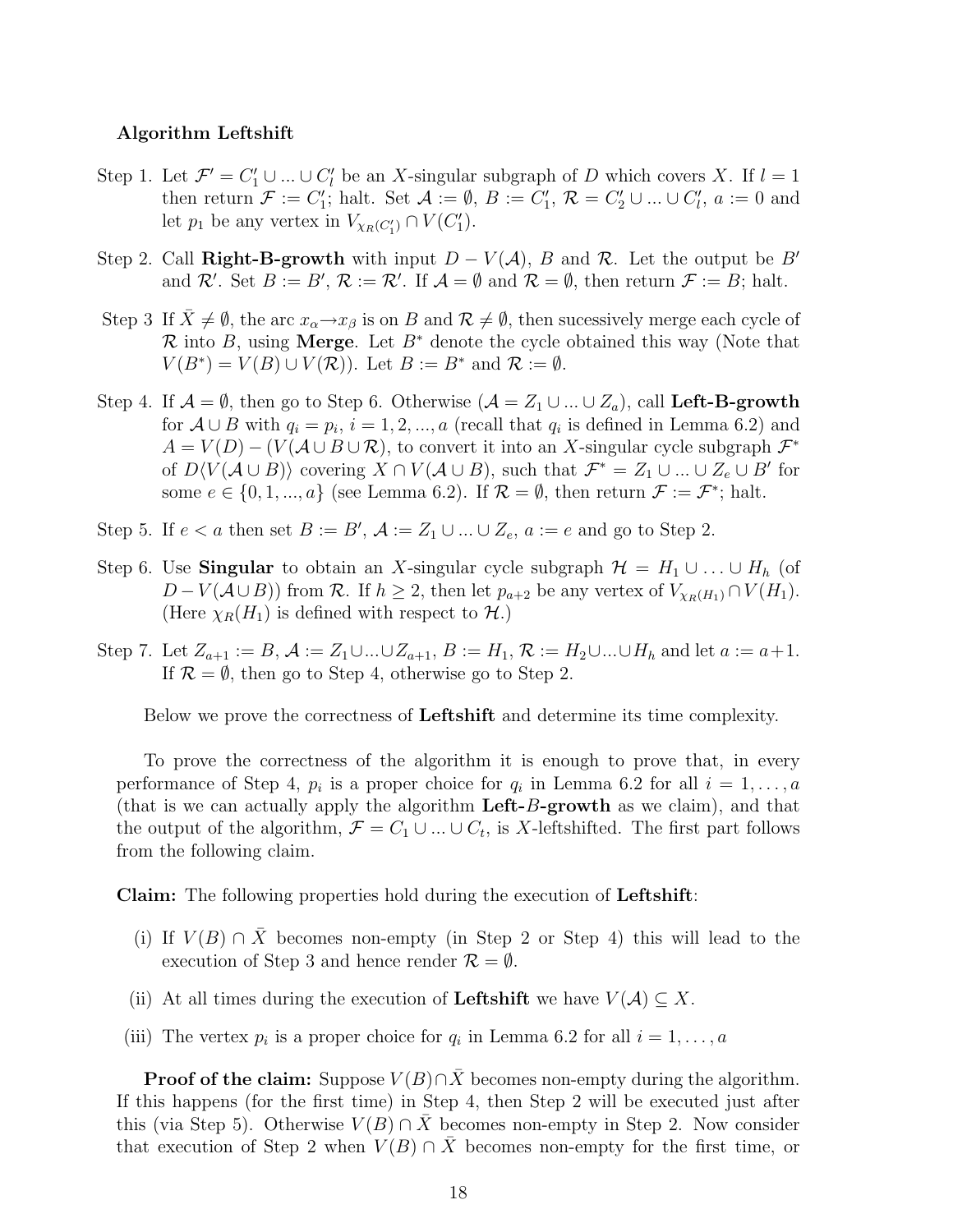has just become non-empty in Step 4. Note that at this point we have  $V(A) \subseteq X$ , since vertices are only added to A in Step 7 and after Step 5  $\mathcal{A} \subset X$ , by Lemma 4.4. Furthermore, we claim that the arc  $x_{\alpha} \rightarrow x_{\beta}$  will be an arc of B before the current execution of Step 2 finishes. Indeed, By Lemma 4.5,  $x_{\alpha} \rightarrow x_{\beta}$  was an arc of  $C_l$  after Step 1 and hence is currently on some cycle C' in  $\mathcal{R}; B$  has a vertex of  $\overline{X}$ , thus, the proof of Lemma 6.1 shows that **Right-B-growth** will merge  $B$  and  $C'$ . Lemma 6.1 implies that when  $x_{\alpha} \rightarrow x_{\beta}$  has become an arc of B, then Step 2 will either terminate with  $\mathcal{R} = \emptyset$ , or with  $V(\mathcal{R}) \subseteq X$ . In the last case Step 3 will be executed and since B contains a vertex p that strongly dominates every vertex in  $\mathcal R$  (one of the  $p_i$ 's defined in an earlier execution of Step 7; compare with proposition  $3.6$ ) and  $B$  also contains the vertex  $x_{\alpha}$  which is strongly dominated by every vertex in  $\mathcal{R}$ , it follows from Theorem 3.4 (alternative (C) holds for B and every cycle of  $\mathcal{R}$ ) that after excution of Step 3 we have  $\mathcal{R} = \emptyset$ . Observe that (i) and (ii) follow easily from this, since after  $\mathcal{R}$  becomes empty  $A$  will not be redefined anymore.

To prove (iii), we first observe that at all executions of Step 4, except the last one we have  $V(A\cup B)\subseteq X$ . This implies that no vertex was lost when any earlier execution of Step 4 was performed. Secondly, no  $p_i$  is defined after the (unique) execution of Step 3. Thus it follows from the choice of  $p_{a+2}$  in Step 7 and the definition of  $p_1$  that (iii) holds (note that when some cycles of the current  $A$  are merged into  $B$  in Step 4 only the vertex  $p_i$  with the smallest index among these will survive as a  $p_i$  that can later be referred to). This completes the proof of the claim.

We now prove that the output of the algorithm,  $\mathcal{F} = C_1 \cup ... \cup C_t$ , is X-leftshifted. Suppose that F is not X-leftshifted. Then there exist  $1 \leq i < j \leq t$  and a 1-path-cycle subgraph  $\mathcal{F}' = P \cup M_1 \ldots \cup M_k$  such that  $X \cap V(C_j) \subseteq V(\mathcal{F}) \cap V(\mathcal{F}') \subseteq V(C_j)$ , P is a  $(u, v)$ -path and there exists  $w \in V(C_i)$  such that  $w \rightarrow u$  and  $v \rightarrow w^+$ .

Consider that performance of Step 7, where  $C_i$  enters  $A$ . Just before this step of the algorithm  $B = C_i$ . Consider also the last performance of Step 2 before the above-mentioned performance of Step 7. Clearly,  $B' = B = C_i$  is the output of **Right**-**B-growth** in this performance of Step 2. Let  $k < i$ . By Lemma 4.4 and the fact that every subset of the cycles of a singular cycle subgraph is singular,  $V(C_k) \subseteq X$ . Thus, by Note 3.8 and part (ii) of the claim above, the cycle  $C_k$  has not been changed since it entered A. Moreover,  $C_k$  was constructed before  $C_i$ . Hence, after the above-mentioned performance of Step 2  $\mathcal{A} = C_1 \cup ... \cup C_{i-1}$ . Thus, the vertices of  $\mathcal{F}'$  were available to "enlarge"  $B$  in the above-mentioned performance of  $\mathbf{Right-B}\text{-}\mathbf{growth}$ , contradicting the fact that  $\mathbf{Right}\text{-}B\text{-}\mathbf{growth}$  did not change  $B$ .

It is easy to see that the complexity of the algorithm is  $O((n_2 + 1)n^5)$ , where  $n_2$  is the number of executions of Step 2. To bound  $n_2$ , we introduce a potential function  $L = a(\mathcal{A}) + 2|X \cap V(\mathcal{R})|$ , where  $a(\mathcal{A})$  denotes the number of cycles in  $\mathcal{A}$ . We can return to Step 2 from either Step 5 or Step 7. If we return from Step 5, then  $a(\mathcal{A})$  decreases and  $2|X \cap V(\mathcal{R})|$  remains unchanged. If we return from Step 7, then  $a(\mathcal{A})$  increases by one, but  $2|X \cap V(\mathcal{R})|$  decreases by at least two. Thus, every time we return to Step 2, the function L decreases. Moreover,  $0 \le L \le 3n$ . Hence,  $n_2 = O(n)$ . Thus, the complexity of the algorithm is  $O(n^6)$ ).  $\Diamond$ .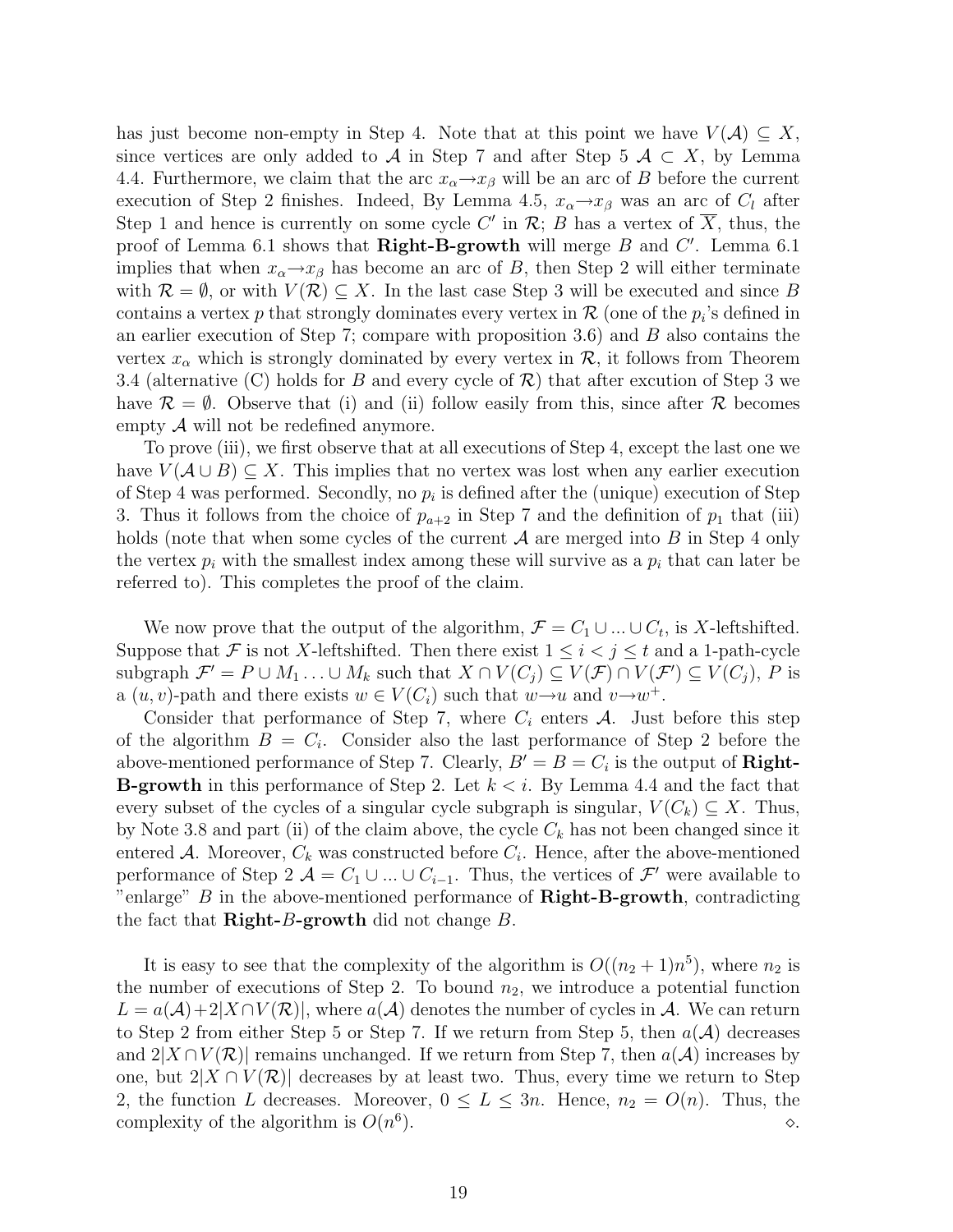## 7 Open problems and conjectures

The existence of a polynomial algorithm for the Hamiltonian cycle problem in semicomplete multipartite digraphs indicates the possible existence of a "nice" mathematical characterization of Hamiltonian semicomplete multipartite digraphs. So far we have not managed to find one.

We believe that some more general problems for semicomplete multipartite digraphs D are also polynomial time solvable:

Conjecture 7.1 There are polynomial algorithms for the following problems:

1) Given set  $X \subseteq V(D)$  find a cycle covering X.

2) Construct a longest cycle in D.

3) Given set  $X \subseteq V(D)$  find a cycle containing the maximum number of vertices from X.

Conjecture 7.1.1 seems quite difficult, even in the case of semicomplete bipartite digraphs it is still open (see [5]). However, the case of extended semicomplete digraphs is solved in [3]. Conjecture 7.1.2 is settled for both semicomplete bipartite digraphs and extended semicomplete digraphs (cf. [16]).

Another interesting problem is to characterize weakly Hamiltonian-connected semicomplete multipartite digraphs, i.e. semicomplete multipartite digraphs having a Hamiltonian path between every pair of vertices. The problem was settled for bipartite semicomplete and extended semicomplete digraphs in [6] and [2], respectively.

## References

- [1] R. K. Ahuja, T. L. Magnanti and J. B. Orlin, Network Flows, Prentice Hall, Englewood Clifs, New Jersey (1993).
- [2] J. Bang-Jensen, G. Gutin and J. Huang, Weakly Hamiltonian-connected ordinary multipartite tournaments, Discrete Math. 138 (1995) 63-74.
- [3] J. Bang-Jensen, G. Gutin and J. Huang, A sufficient condition for a semicomplete multipartite digraph to be Hamiltonian, *Discrete Math.* **161** (1996) 1-12.
- [4] J. Bang-Jensen, G. Gutin and A. Yeo, Hamiltonian cycles avoiding prescribed arcs in tournaments, Combinatorics, Probability and Computing 11 (1997) 1-7.
- [5] J. Bang-Jensen and Y. Manoussakis, Cycles through k vertices and k arcs in bipartite tournaments. Combinatorica 14 (1994) 1-4.
- [6] J. Bang-Jensen and Y. Manoussakis, Weakly Hamiltonian-connected vertices in bipartite tournaments, J. Combin. Theory, B 63 (1995) 261-280.
- [7] J. Bang-Jensen and C. Thomassen, A polynomial algorithm for the 2-path problem for semicomplete digraphs. SIAM J. Disc. Math. 5 (1992) 366-376.